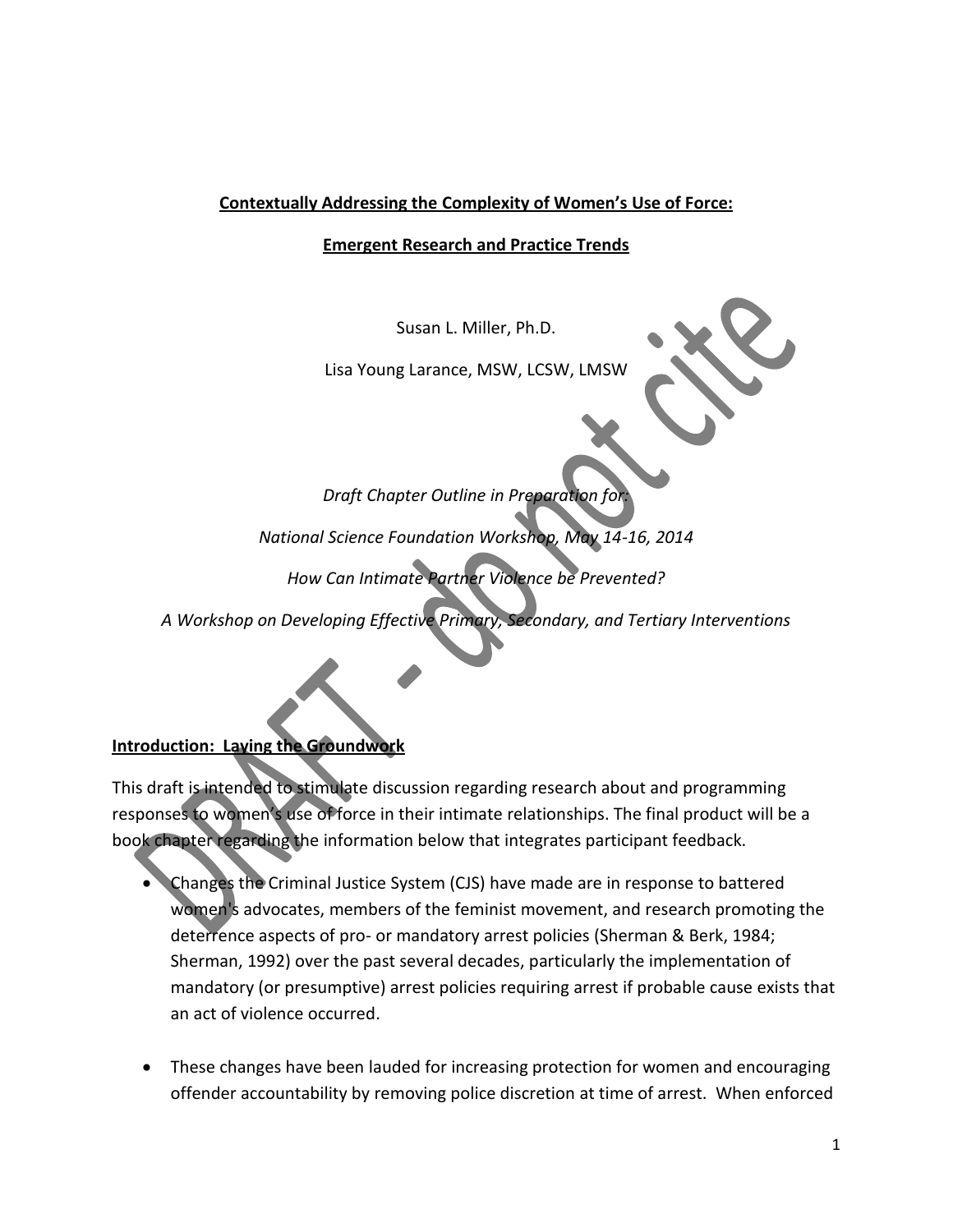properly, the changes ensure an appropriate arrest is made and, hopefully, serve as a deterrent to future violence as well as show the state is no longer trivializing intimate partner violence (IPV).

- Mandatory arrest policies, in some instances, may do more harm than good because the CJS rests on an incident-driven model, void of context, which removes women's decision-making power. Furthermore, police officers typically do not consider the full context of the incident, even if legally required to do so (Finn and Bettis, 2006). O'Dell (2007) provides further insight into why police officers continue to make illegal arrests of victims, citing police force paramilitary and patriarchal culture and a misinformed reliance on the myth of mutual combat.
- With the lack of effective, informed police intervention there is growing evidence of women's increased IPV arrests, when women are either the sole offender or are arrested as part of a dual arrest. Furthermore, women are often wrongly arrested for defending themselves. Additionally, abusive male partners often manipulate the situation to their own advantage (Larance and Rousson, Forthcoming; Miller, 2005; Muftic et al., 2007; Osthoff, 2002; Roy, 2012). For example, 10 of 19 women in Pollack et al.'s (2005) research who were arrested for using force against a partner "reported that their male partner used his knowledge of the criminal justice system (including how mandatory charge policies work) to portray her as the primary aggressor and have her arrested and charged" (p. 11). Pollack et al.'s (2005) findings are similar to those of Miller, (2005), Dichter (2013), Roy (2012), and Larance and Rousson (Forthcoming).
- Thorough understanding why women use force is a critical aspect of placing the violence in context, undertaking informed research, and implementing effective programming. Swann, Gambone, Van Horn, Snow, and Sullivan, (2012) address the need for more thorough investigation into women's aggression. They argue that a gendered analysis accurately portrays women's experiences of IPV, pointing out that women's aggression is distinctly different from women's victimization.
- Women have stated a range of motivations for using force (Dasgupta, 2002; Hamberger et. al. 1994, 1997; Larance, 2006; and Weston et. al., 2007). Their reasons include but are not limited to physically defending themselves; defending who they are as individuals; "turning the tables" of power and control; protecting their children; retaliating for past relationship wrongs; demanding attention; expressing anger; regaining lost respect; using his abusive actions against him; and attempting to escape abuse. This does not excuse women's use of force but it does explain the complex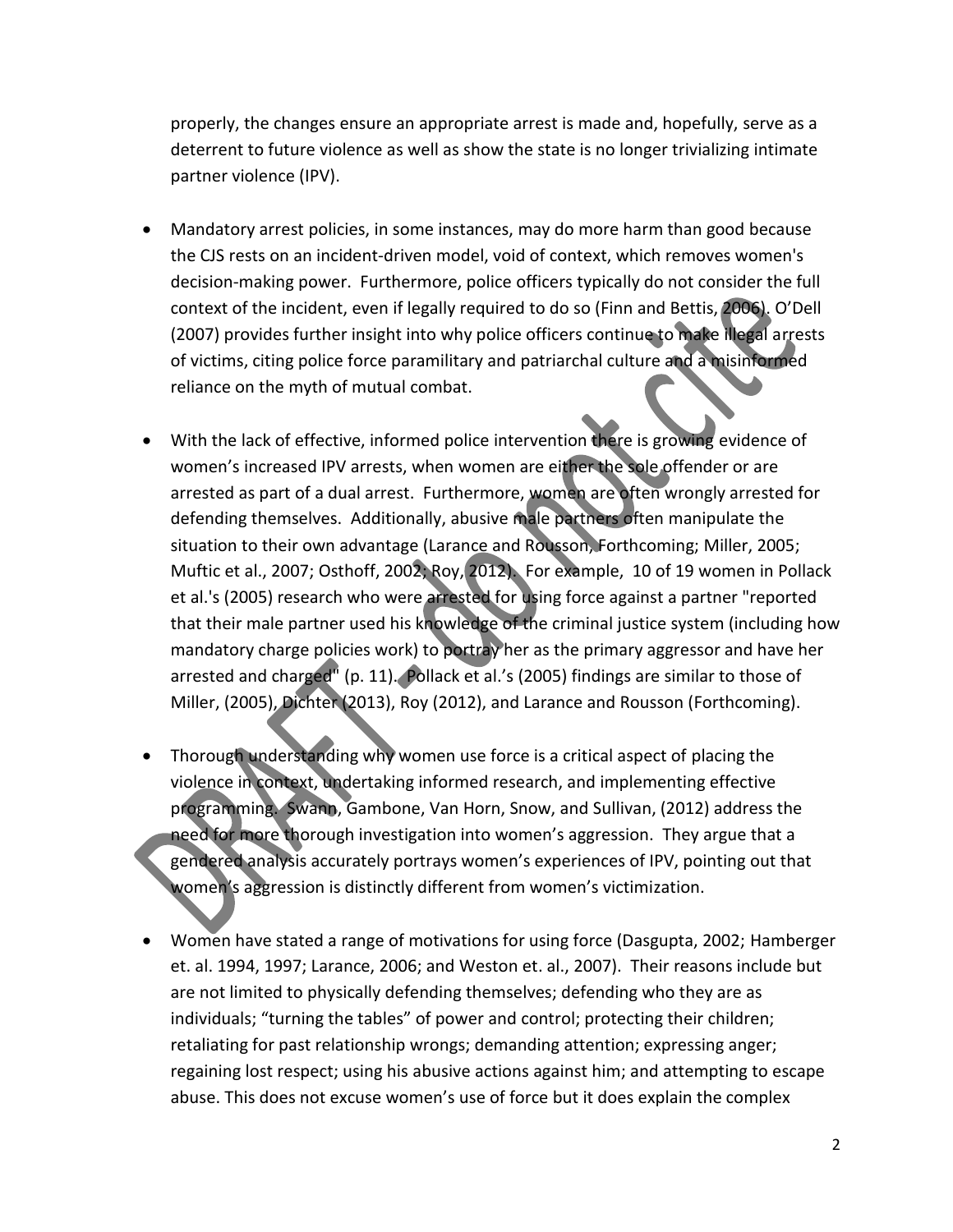power and controls dynamics. Such an explanation is necessary for more thorough research and effective intervention.

- Some police refuse to make arrests even when mandatory arrest policies exist (Frye et al., 2007); while others rely upon their own beliefs about what behavior is 'normative' for offenders and victims and make arrests Stalans and Finn (1995). In some jurisdictions, where preferred arrests statutes have been passed, the statutes are implemented as if they are mandatory arrest statutes (Gardner, 2007).
- Studies reveal that police officers do not always find abused women credible and still may blame them for the violence (DeJong et al., 2008; Ferraro and Pope, 1993; Goodmark, 2008; Stalans and Finn, 2006).
- Ritmeester and Pence (1992) suggest that agents of the criminal justice system contribute to women's criminalization through the way in which they process the experiences of women.
- This, and multiple contributing factors, blurs the boundaries between victims and offenders. It also highlights the CJS's possible lack of capacity for taking multiple factors into account. There is hope, however, given examples from Washtenaw County Michigan's coordinated community response (Larance and Rousson, Forthcoming).
- Growing informed awareness of the problem by advocates, CJS staff, and academics is challenged by arrest statistics, lack of appropriate programming, entrenched structural and gender inequalities, which all contribute to these issues for women (Larance and Miller, Forthcoming).

# **Perspectives of Criminal Justice Professionals**

- Miller's 2005 book reflects research conducted with police, prosecutors and defense attorneys, other CJS and social service professionals, and women arrested for using force in their intimate relationships.
- Police ride-along component 11 researchers covered shifts on Thursday, Friday, and Saturday evenings (when IPV is most likely to occur) with the three major police departments (city, county and state levels) in one state, June-September. During this time, there were over 400 calls for service or police-initiated encounters and the researchers observed 63 incidents of IPV, though only 50 of these involved calls with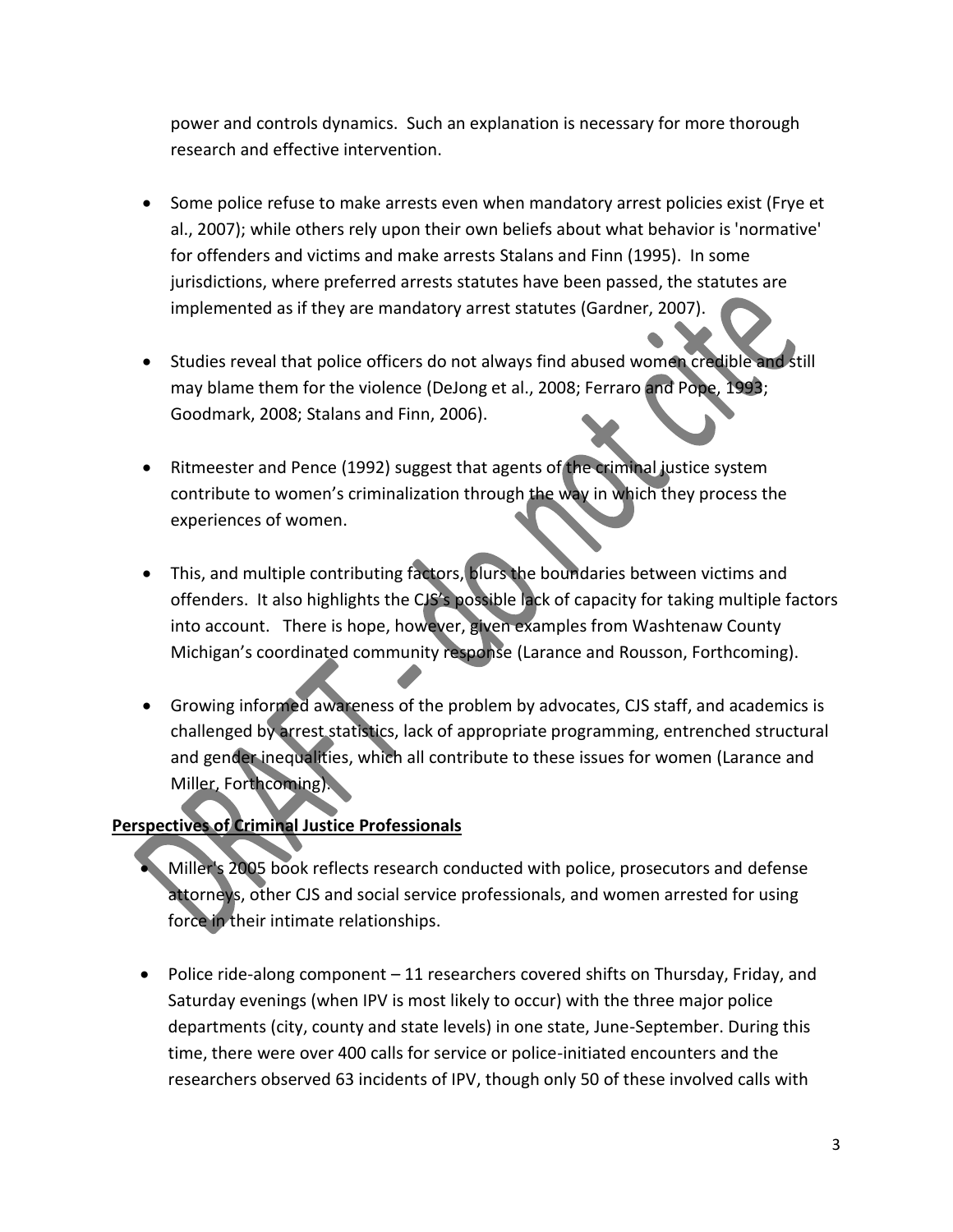altercations between intimate partners and former partners (i.e., not domestic calls involving siblings, parents, children, grandparents, and non-romantic partners).

- Six calls involved women's use of violence, but in only one of these incidents did a woman use aggressive force instead of defensive force.
- Ten of the 50 resulted in arrest; 2 were of women, one was a dual arrest and the remaining 7 involved male suspects who had either violated Protection from Abuse orders or used aggressive force against females.
- Themes raised by other CJS professionals and social service workers include: dismissed idea of mutual combatants; an understanding of power and control dynamics and men's primary power; attributed women's increased arrested for IPV to change in police; believe male offenders manipulate women and the CJS; misguided police motivation exacerbate the problem; collateral damage is extensive.
- Current strategies are underway to address how alienating the legal/court process can be for women who are survivors of domestic violence such as instituting primary aggressor guidelines so police/prosecutors can distinguish better between victims and offenders; when police can't determine primary aggressor, they still arrest one or both parties and let the courts figure it out (Bohmer et al., 2002; Miller 2005). The Center for Court Innovation is on the cutting edge of this effort by sponsoring Open Houses for grantees in communities that demonstrate outstanding responses to the issue (Ann Arbor Open Houses , 2009 and 2012) as well as hosting webinars on the issue (Center for Court Innovation).
- O'Dell (2007) and Finn and Bettis' (2006) work found that police officers were not trained or prepared to identify primary aggressors. In a review of 128 domestic violence cases over 6 years, Hester (2012) found that women identified by police as "perpetrators" rarely exerted the power and control inherent in battering tactics. With the decontextualized approach, women in Hester's sample were three times as likely as their male partners to be arrested. Hester also emphasized the importance of women's substance use and age in their being arrested.
- Leisenring (2011) looks at women's understandings of their interactions with police, suggesting that women's self-presentation to police fail to achieve the desired results; this "unsuccessful identity work" occurs either when women were unable to convince officers that they were victims and consequently were arrested, or, when women were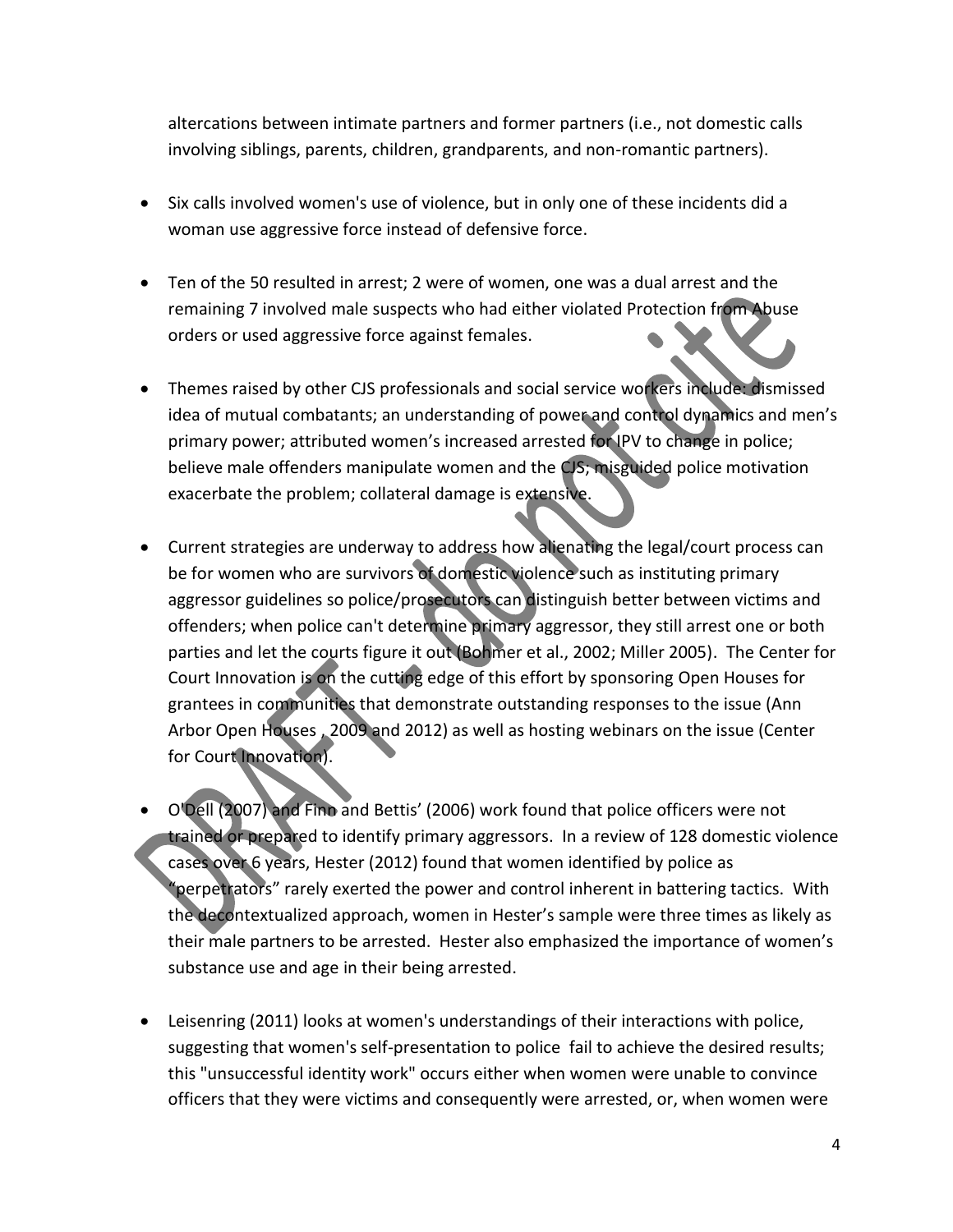unable to convince officers that they were not victims and experienced their abuser's unwanted arrest (p. 358); 14 of 22 women in her sample believed they had been wrongly arrested (and in all but 2 of these incidents, she was not longer in the relationship – this may have a tie-in to Johnson's recent piece on ex-spouses). Several women were told by police that since she called before but failed to leave him, not fitting the expectation that a "good" victim would have left, she was arrested. (great example we could use on page 359-360). Other women who were arrested said that they were violent and admitted it to police (for self-defense or frustration reasons) and police arrested them for "damaging property." Still other women believed their emotional state (very upset) harmed credibility and police took their claims less seriously. This confirms Miller's research (2001, 2005) that revealed women's partners/ex-partners used the women's emotions as evidence that they were crazy, diminishing their credibility. Who was able to proactively define the situation, such as who called 911, also influenced which side the police believed. Again, this supports Miller's research that abusers have learned how to manipulate the system (see 2001 article, p. 1354). (In Leisenring's research, she also found that women who did NOT want their abusers arrested and/or jailed also failed even when strategies women used were that she wasn't a "true" victim – it was an accident, he had never been violent before, etc.). In 5 of 14 arrest incidents, police seemed unsure, or at least one of the two responding officers. This shows how cases will be assessed differently by police officers and could explain more why stereotypes of "normative" characterizations of victims still hold sway with cops (could also cite DeJong et al., 2008; Buzawa and Buzawa, 2003) and that officers interpret mandatory arrest policies differently (see Crager et al. 2003 study of 6 police agencies in Washington).

 Will integrate and respond to this article: Rajan and McCloskey, 2007 (Victims of intimate partner violence: Arrest rates across recent studies. *Journal of Aggression, Maltreatment & Trauma*, 15 (3/4), 27-52).

#### **Perceptions from Women Who Have Used Force**

 Our current research includes more than 200 women who have used force from programs on the east coast, the Midwest, and Hong Kong, China. The research's purpose is to identify, in their own words, women's motivations for using force. In doing so the researchers will create a visual graphic to depict the nuances of the women's motivations. This visual tool will serve practitioners, women who have used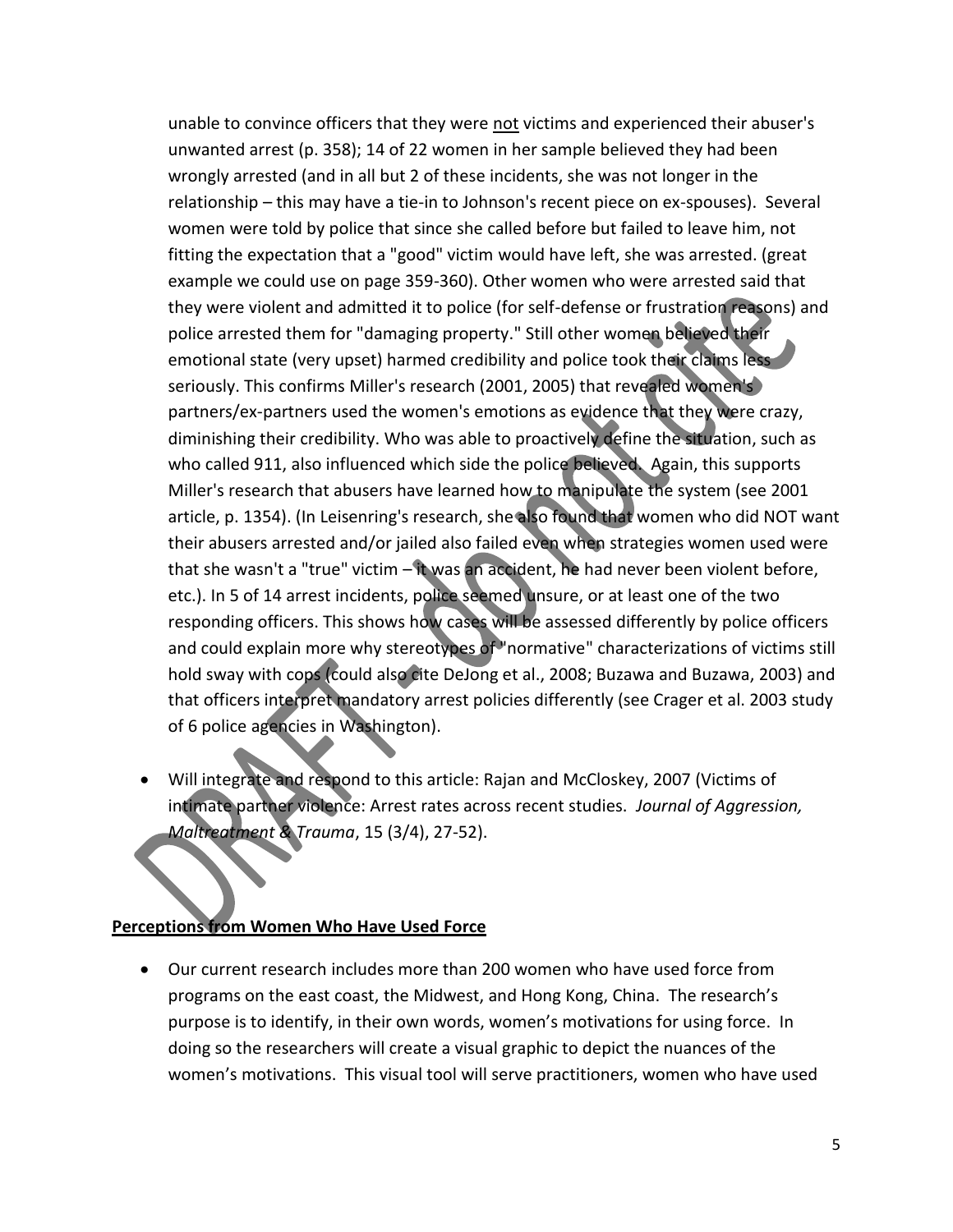force, members of the CJS, the judiciary, and researchers to better understand the complex dynamics of women's forceful actions.

- Women of diverse backgrounds use force for a variety of reasons. In the words of one woman, "I fought back to get him off of me. He won't give my daughter back and has abused me in every way. I had had enough and he wouldn't get off of me so I had to do something." Another woman explains, "My husband found out that I saw my exboyfriend. We are just friends but he still got mad. We got in an argument and he broke his own nose and scratched his own arms. He called the police and when they came he said I did it to him. I couldn't believe it. I got arrested."
- Dichter (2013) mentions how coercive control (Anderson, 2009; Stark, 2007) fits in victims' use of force in response to forms of IPV "that are not as clearly identifiable to outsiders but may be as damaging as, or more damaging than, physical attacks; examples include isolating the victim from social supports, controlling the victim's activities and access to resources, and using verbal threats and nonphysical forms of intimidation" (p. 83; see also Smith, Smith and Earp, 1999).
- The collateral damages of arrest (criminal record, affects employment; housing, children, costs for treatment, lawyer, childcare, often greater use of violent retaliation from abuser, etc.); Dichter's (2013) study gives some monetary amounts of expenses incurred by women as a result of arrest, how many had trouble getting a job, etc. (see p. 92); also could lead to depression, suicide attempts, substance abuse (impacts financial and employment stability, parenting).
- In some jurisdictions advocacy organizations believe they cannot help victims who are arrested because of their rules. This means the women do not receive emotional support, tangible help, shelter opportunities, etc.

# **Trends in Research**

 Failing to acknowledge or consider issues the most marginalized women including issues of: race/ethnicity, immigration (Dasgupta, 2002; Roy, 2012), poverty, LGBTQ, disabled (Ballan & Freyer, 2012), as well as over-criminalize poor women of color (Potter, 2008; Richie, 1995; Richie, 2012; Sokoloff, 2005; West, 2002; 2012)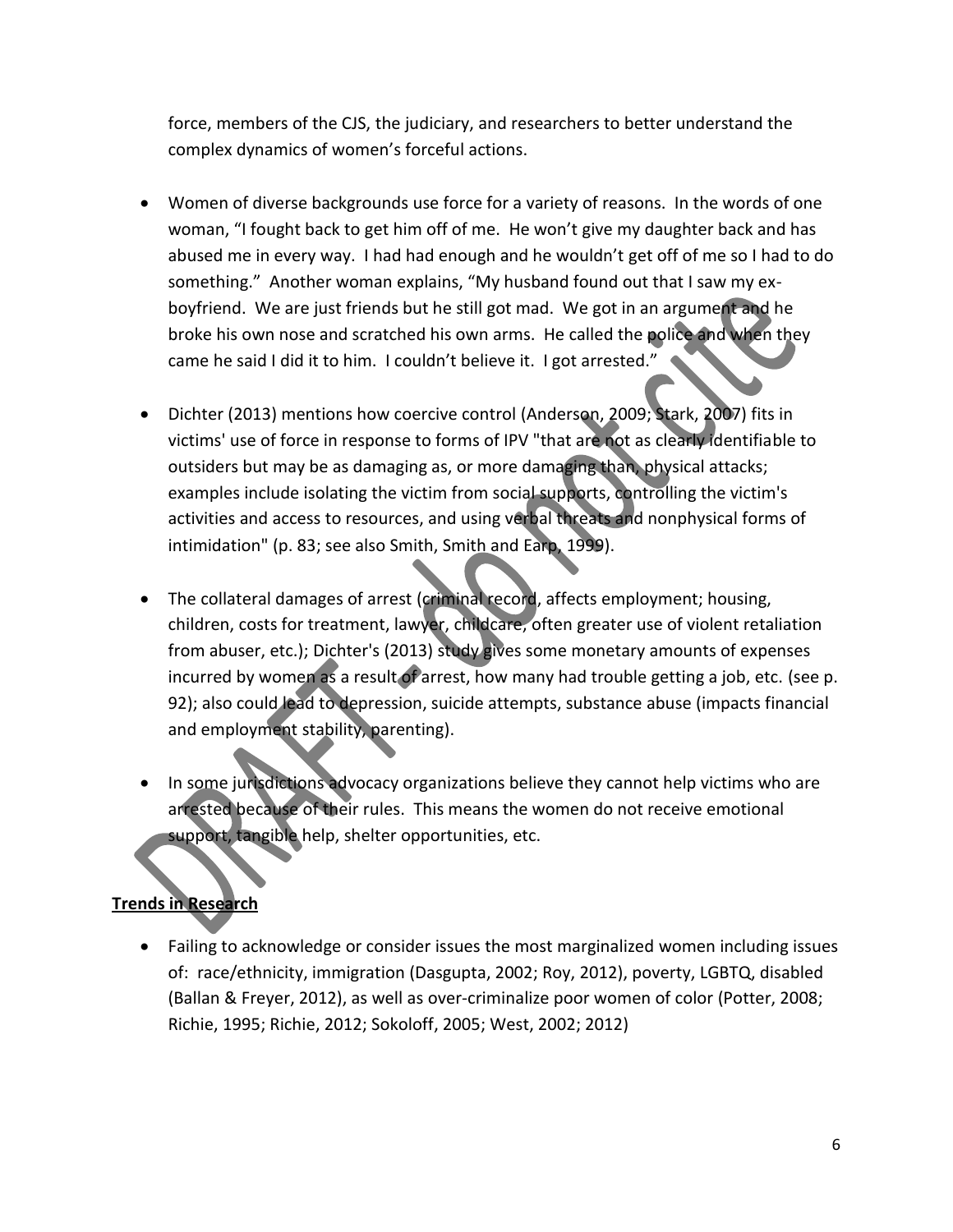- Related to the above is the concern that some racial/ethnic/immigrant groups would avoid the police as a resource for help, which could increase the likelihood that an individual will use violence as a means of self-protection (Miller, 2005).
- Danger of constructing image of a "pure and blameless battered woman" (to get public sympathy and resource support) which was a part of the "battering affects every woman" banner. "In order to gain public support and sympathy and understanding, it was initially politically wise to emphasize the common experiences of battered women -'it could be anyone.' But this trivialized the dimensions that underlie the experiences of different victims and suggest that there is universal risk." As Richie (2000) says, poor women of color are "most likely to be in both dangerous intimate relationships and dangerous social positions" (p. 1136). Beth Richie continued this critique in Miami, 2014.
- Battered women are often set up to be "good women," which means they are passive, non-violent, and very afraid of the abuser (Loseke, 1992; Lamb, 1999; Berns, 2004); harmful if social service providers or CJS do not view women as victims if their actions/situation deviate from this characterization (Dunn, 2008; Creek and Dunn, 2011).
- Focusing on the intersectional nature of women experiences is critical. "Strategies based on the experiences of women who do not share the same class and race backgrounds will be of limited utility for those whose lives are shaped by a different set of obstacles" (Crenshaw, 1994, p. 86). It is necessary to move beyond issues regarding race, class, and gender as individual identity characteristics; instead, these need to be seen as interlocking structures that interact with other forms of inequality and oppression, such as racism, ethnocentrism, class privilege, and heterosexism, and how they constrain and shape women's lives and choices (Crenshaw, 1991; Larance, 2012).
- Raises issue of 'culture' how to take into account that different cultures define IPV differently, without allocating blame to an immigrant's culture, for example, or excusing/tolerating cultural practices in ways that justify batterers who use cultural defenses; we need a sociocultural context; but can't elevate cultural difference so that structural power is erased (Sokoloff and Dupont, 2005).
- West (2007) looks at what she calls "victim-defendants" who are black women and develops her concept of bidirectional asymmetric violence. Cites Rajan & McCloskey (2007) – across a review of samples, the number of women arrests is as high as 60%, but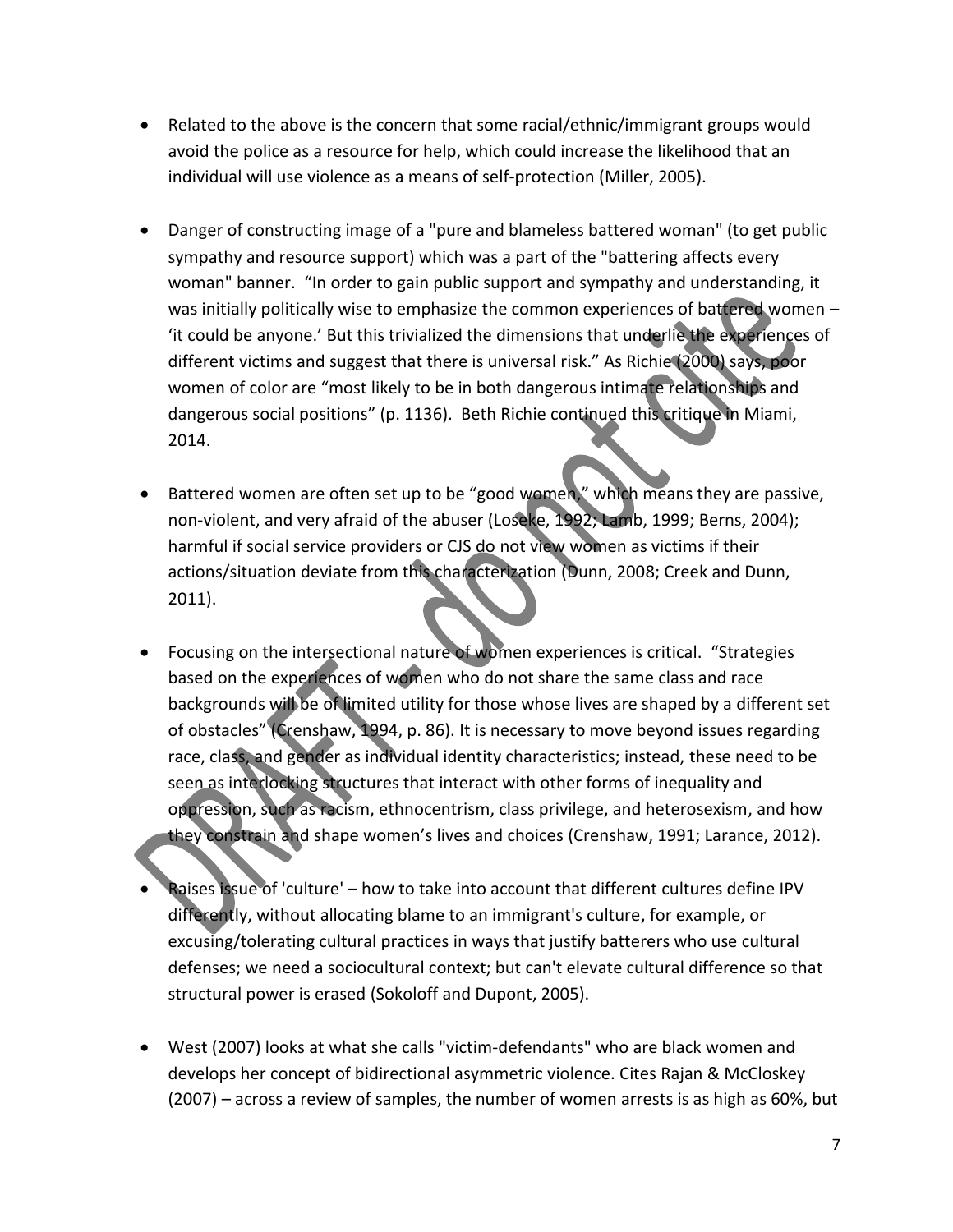they are battered women who have used violence in the context of self-defense; also only approximate 1-7% of women arrested for IPV appear to be primary aggressors across samples. Argues that Black women use aggression to protect themselves/children or in retaliation against their abusers so Black women are disproportionately labeled as mutual combatants and/or arrested, and cites studies showing that mandatory arrests polices are associated with increases of Black women arrested (Melton and Belknap, 2003, Simpson, Bouffard, Garner, and Hickman, 2006); also, Swan and Snow's 2002 sample had predominately black low income women (108) and found that although women and men committed equivalent levels of verbal abuse, and women did more moderate physical violence (throwing objects, pushing, and shoving) the men committed significantly more severe physical violence (choking, sexual aggression, coercive control) and the men were better able to control the women's behavior (p. 303 in Swan & Snow). West provides same explanations why blacks are over represented in arrests. West, p. 100: "Several factors may account for the association among poverty, residence in economically disadvantaged neighborhoods, and Black female-perpetrated IPV. Low-income urban areas are often characterized by racial segregation, social isolation, rampant unemployment, and community violence, including high rates of non-IPV homicide. In these communities, the appearance of physical or emotional weakness can be dangerous, making at least the show of violence essential for survival. When violence is routinely modeled for Black women (and men) as a way of achieving one's goals, as a means of self-protection, or as a conflict resolution strategy, this aggressive behavior can easily spill over into intimate relationship (Benson & Fox, 2004; Websdale, 2001)." After pro-arrest legislation was expanded in Maryland, arrests of women increased for all groups, but more drastically for Black within (25.3% and 38%, respectively , before and after the policy, Simpson et al., 2006)

- Swan and Snow (2006) use an intersectional approach  $-$  with particular emphasis placed on social, historical, and cultural contexts ― to understand the complex nature of women's use of force. Their "model proposes a number of risk and protective factors that appear to be related to women's use of violence with male partners, including the male partners' violence against women, experiences of childhood trauma, women's strategies for coping with problems in their relationships, women's motivations for using violence, and the outcomes of depression, anxiety, substance abuse, and PTSD" (p. 1039).
- Methodological issues arise: mainstream research of IPV lacks sociocultural contexts. As Yoshihama (1999) points out, turning over a dining table is a culturally specific form of abuse in Japan because it questions women's legitimate role in the family, while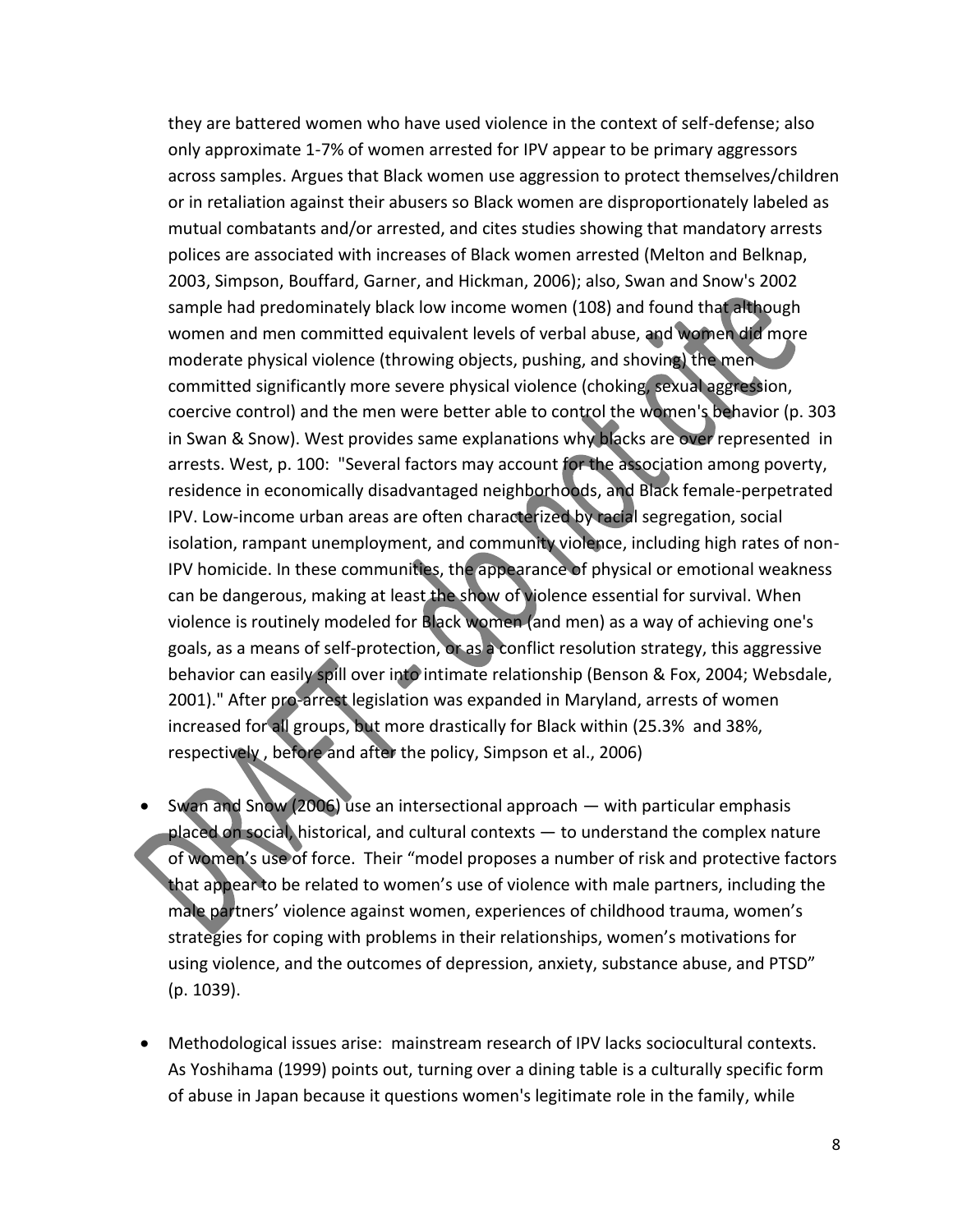dousing a woman with liquid in Japan conveys she is impure or contaminated (Yoshihama, 1999). Garfield's(1991) life history interviews with African American women reveals that the women "did not always regard physical aggression as violence, whereas acts of racism were uniformly experienced as such" (p. 42) and could be concerned that calling the police subjects black men to racist treatment by CJS in addition to confirming racist stereotypes. Similarly, Bui and Morash (1999) point out that Vietnamese women who have been taught that saving face and family unity are more important than individual safety may be at a disadvantage in a system that believes otherwise. While Ristock (2002) reminds us that Lesbians who are not out to their friends and family are at risk of an abusive partner who may disclose their sexual identity.

- An emerging focus on trauma-informed, gender-responsive practice (Bloom, Owen, and Covington, 2004) practice. This approach acknowledges survivorship histories but could be used to frame as micro-level crime (individual pathology oriented explanations); may also be used to ignore victim's agency; and may be used to excuse men's violence if they experienced trauma (Gilfus, 1999).. It is very appealing because it validates how early trauma could have a long-lasting impact, and can also help to understand why adults may have frightening flashbacks and fears. It could empower women to know there is a scientifically proven explanation so they won't believe they brought the IPV upon themselves. Finally, trauma research has facilitated treatment interventions very helpful for victims. But, there are limitations. If trauma is understood as an individual psychological response, it could be seen as a "psychological condition caused by exposure to violence/extreme stress, leading to the assumption that all types of traumatic events are precursors of psychological symptomatology, unless the victim is exceptionally resilient" (Gilfus, 1999, p. 1241).
- If we focus too much on childhood traumatic experiences, we risk losing structural factors, including racism, poverty, and other forms of oppression that could be also/just as traumatic. By focusing on the trauma victim, we also ignore the offender.
- We must not lose sight of the social and political context and the gendered nature of the inequalities of power which IPV occurs.
- Women's use of force is increasingly used against them in custody/visitation disputes (exacerbated by men's rights groups, see Dragiewicz, 2011). Paper abuse is an additional consideration regarding abusive men manipulating the system against women (Dragiewicz, 2011).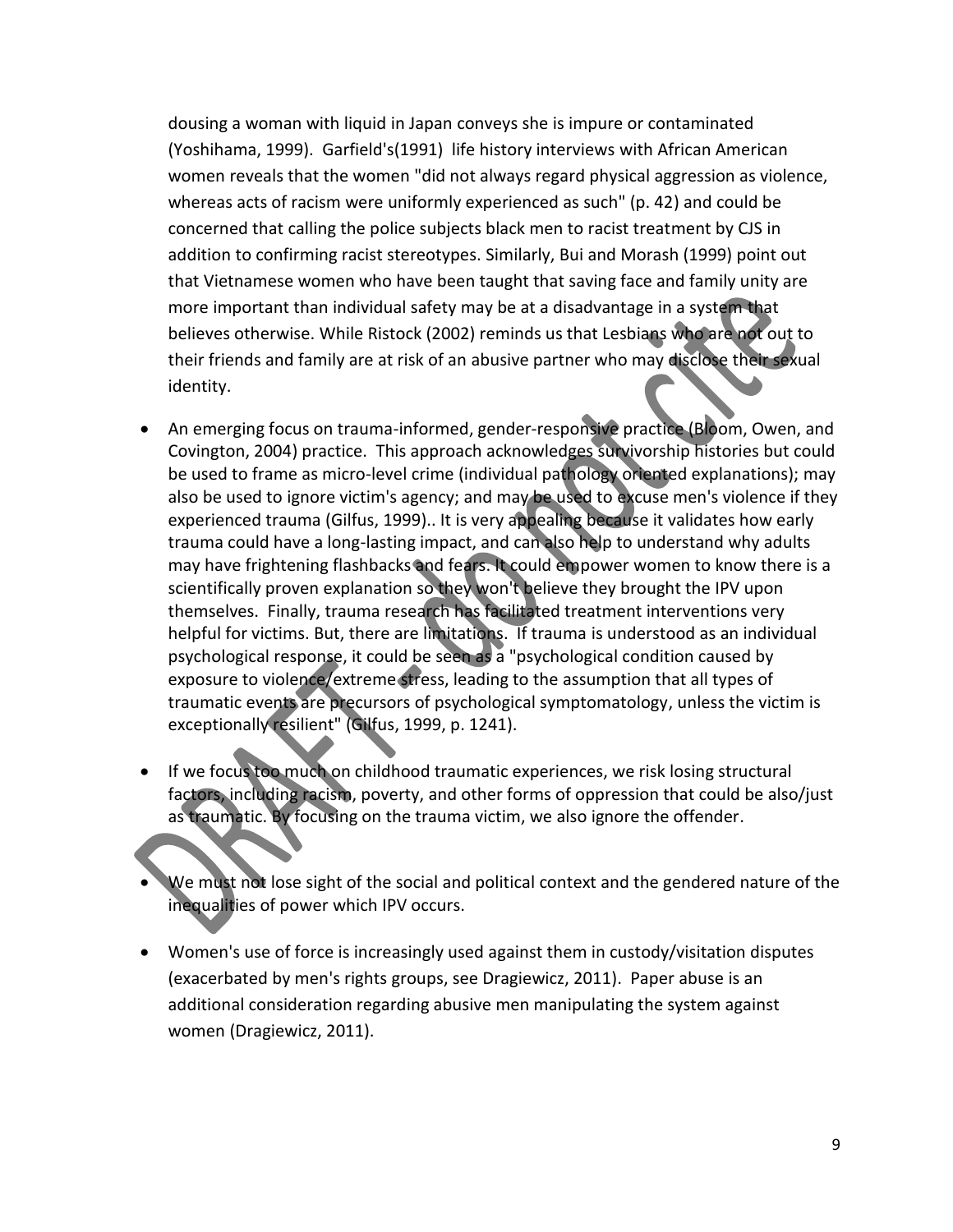- In addition, some jurisdictions charge mothers of minor children "fail to protect" if the children are exposed to IPV (Kantor and Little, 2003).
- As framed in by Michael Johnson and colleagues' (2014) recent article, researchers are urged to think about problems inherent with using large general survey data to analyze intimate partner violence perpetration. In the article Johnson et al detail a new operationalization of intimate terrorism and situational couple violence using ex-spouse data from the National Violence Against Women Survey. This has multiple implications for women who have used force as it not only confirms differences between intimate terrorism and situational couple violence but establishes that "intimate terrorism is much more likely to be perpetrated by men, it involves more frequent and more injurious violence, and it has debilitating psychological consequences for victims.
- Emphasis on after-the fact, not causation, structural reasons for IPV, prevention; Bronfenbrenner's (1977) ecological nested model is a useful tool is exploring this further.
- Research and practice (Dichter, 2013; Miller, 2005; Osthoff, 2002) shows that it often takes being arrested for many women to receive the services they need. One woman in Dichter's study said, "[Arrest] saved my life-but it shouldn't work like that." When a woman receives helps only after she is arrested, it is a wake-up call for the spectrum of violence prevention programs.
- Shunting women to 'anger management' groups that do not focus on IPV. Women are sent to groups where they are taught to control their anger (anger management) rather than groups that focus on the complex dynamics of IPV. As a result the women waste their time on money on services that do not address their true needs – and overlook survivorship issues.
- Gondolf's (2012) investigation of BIP participants finds distinct differences between the men's violence and the violence of their female partners, refuting claims that BIP participants in the U.S. are primarily engaged in "mutual violence."
- Weston, Marshall, and Coker's (2007) work provides an in-depth investigation into women's motivation for violent as well as nonviolent behaviors. Among their findings was that women perceive self-protective actions as more retaliatory than self-defensive. Weston et al., (2007) did not, however, consider women's violence within context of their partners' violence perpetration, which is clearly a limitation of their work.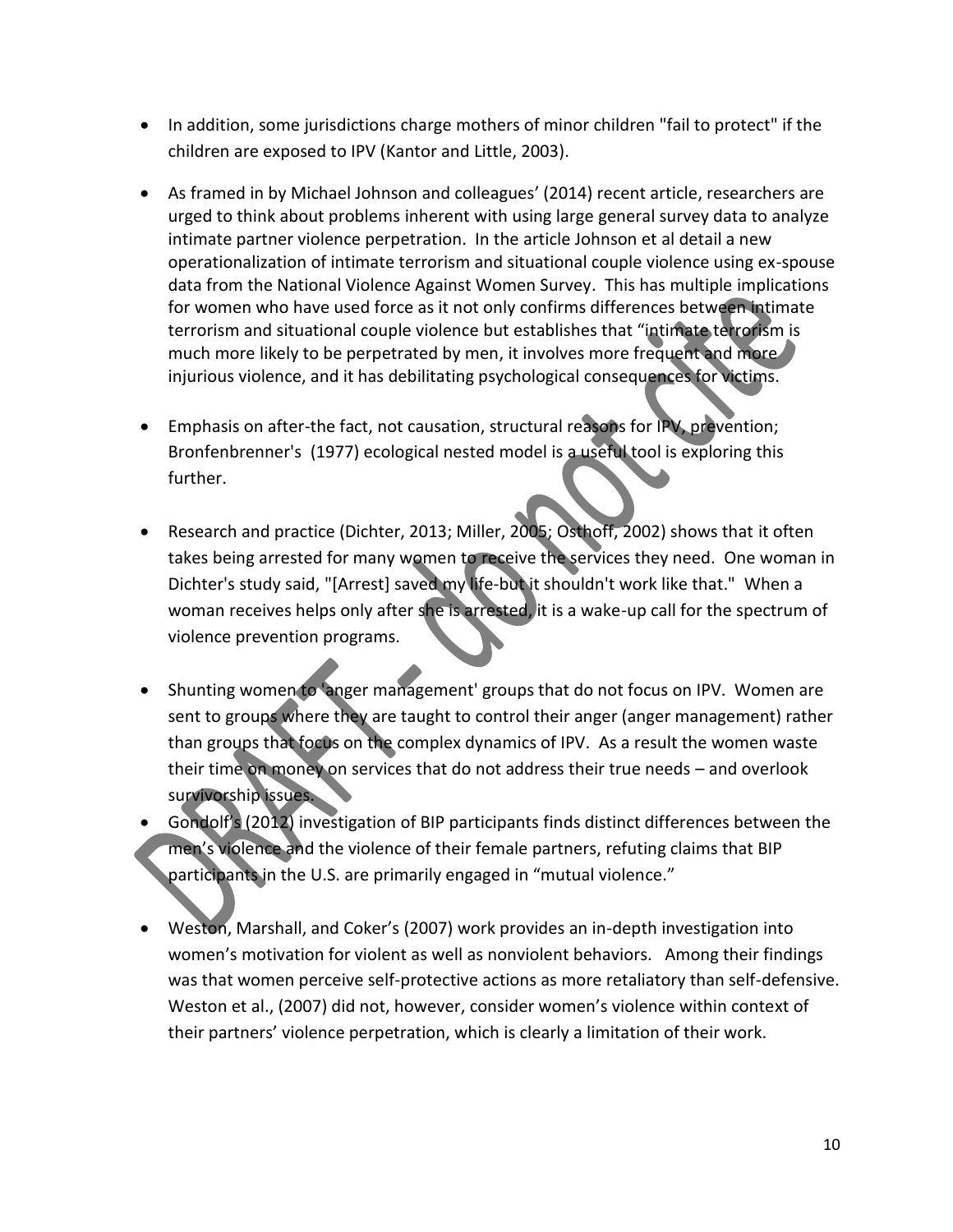- A Finnish study (Flinck and Paavilainen, 2010) that interviewed 24 heterosexual women to gain insight into their violent behavior in relationships. The researchers accepted the empirical evidence that women are as much or more likely to use IPV in heterosexual relationships, citing quantitative studies conducted by Straus and his colleague and Archer's meta-analysis (2000). They question the feminist perspective that IPV is strongly related to social causes, implicating a patriarchal social system as a primary contributor – asking the questions why don't all men use IPV and why do many women use IPV. Their analysis revealed three things: (1) women rejected violence due to religious or ethical principles or feeling they had a moral superiority over an abusive man; they did not see their verbal or psychological abusive behavior as violence; they also refused to interpret their own behavior as violence, seeing it instead as relationship conflicts or the man's false interpretations – they just felt they were expressing anger but they denied or downplayed their violent behavior because they didn't cause injuries; women were also shocked by their violent thoughts and desires to hurt/destroy their parents and feared consequences , felt guilt over feelings; also normalize violence because they wanted to be strong survivor and felt a degree of violence was normal and could help in forcing the men to seek help. (2) women justified violence – self-defense or to protect their privacy or their children's rights. Also some felt it reasonable to use revenge and punish the men. Some panicked while overburdened (which led to substance abuse, which led to loss of control); some reported venting repressed feelings; some used violence to defend their self-determination and human dignity; some acted to help the family (free family from suffering). Some women did not recognize they might need help because they were disappointed in their own behavior; some 'woke up' and wanted to get out. However – these categories are complicated – there's no information provided that tells us what is the more dominant belief. Women did not believe they committed violence or any harm unless it was physical (yet there is no contextualizing the relative "emptiness" of women's verbal abuse because it doesn't come with the threats and physicality that is part and parcel of men's verbal abuse). Women consistent attributed greater blame to their partners and downplayed either own violence and say it as part of a normal relationship.
- Conradi and Geffner (2009)'s article provides an introduction to a *Journal of Aggression, Maltreatment & Trauma* special issue. Before summarizing the articles, they provide an overview of the contentious issue of women's use of violence and encourage researchers, as well as those discussing this issue, to define such terms as "abuse" and "aggression."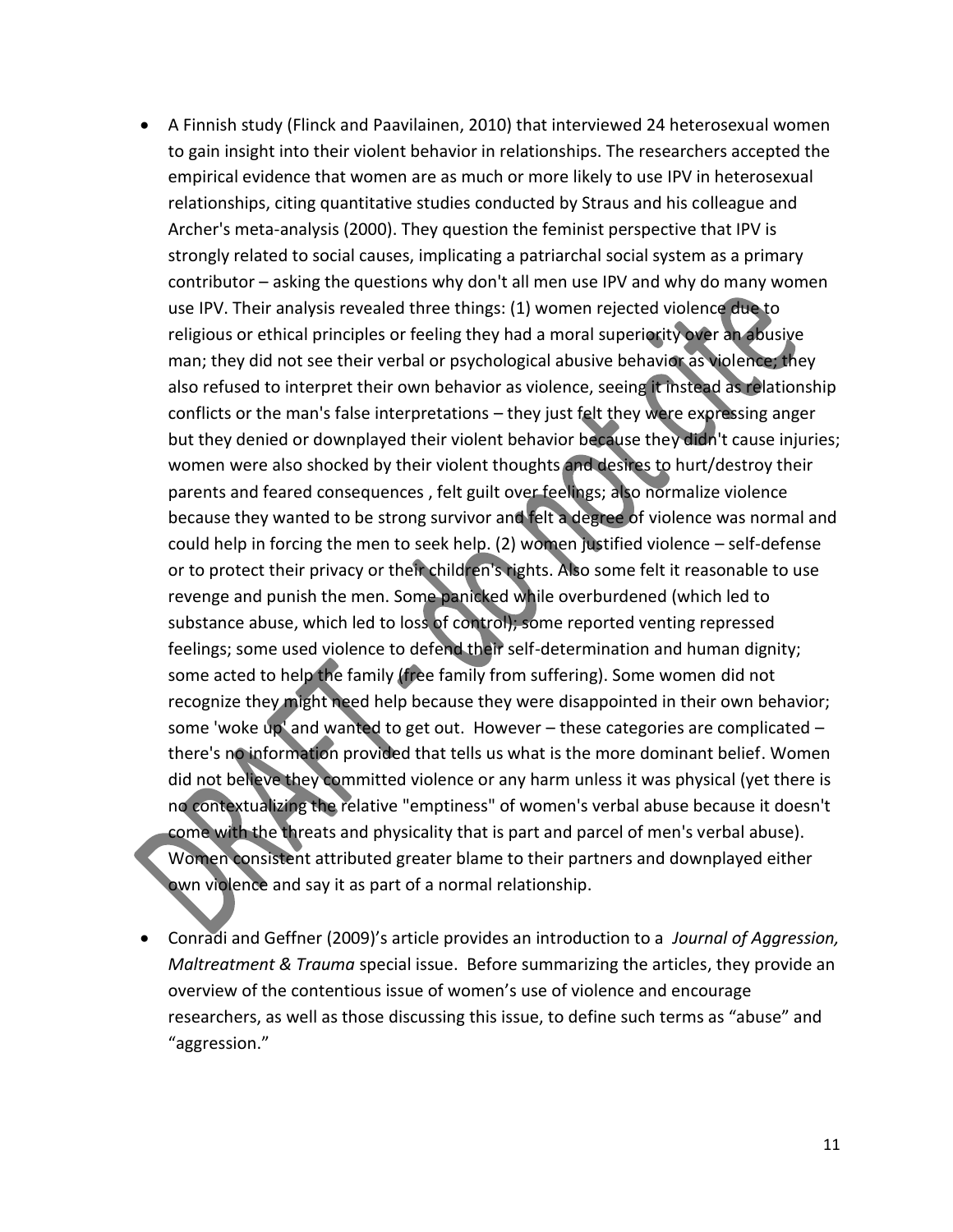- In Straus's (2009) article explanations are given for the lack of public and service provider "perception" of gender symmetry, in spite of what Straus refers to as the "large body of high-quality of evidence" (p. 553). Straus explicitly states that this article is not meant to establish evidence for gender symmetry because that has already been covered. Straus's states that gender symmetry in IPV has been misperceived for multiple reasons including: 1) male violence dominates most other crimes; 2) male dominant police statistics an partner violence; 3) women are injured more and fear more. Here Straus states that "This combination is probably a large part of the explanation for the greater cultural acceptance of violence by women than by men in developed nations" (p. 557). 3) acknowledging that men have more power in society as judged by many indicators and these cultural norms must be ended; 4) the gender stereotype that women are "the gentle sex" (p.558). 5) evidence of ipv available to the public via the media, which "reflects and reinforces" gender stereotypes; and 6)there is a difficulty in changing/correcting false information. The reasons for denial of the gender symmetry argument, according to Straus, are multiple and largely the fault of academics who have the information but refuse to share it. The reasons for denial of the gender symmetry argument include: 1) lack of attention to the diversity of women's violence, for example women's advocates only focus on a small proportion of IPV; 2) defense of feminist theory grounded in the exclusive focus on female victims and male perpetrators as well as the "belief that PV is a reflection of a patriarchal social and family system" (p. 561). Straus suggests that one the "reasons for the denial is to maintain adherence to the patriarchal theory of PV" (p. 561) and "that the research showing gender symmetry has been denied because it may have been perceived as a threat to feminism in general" (p. 561). 3) If the gender symmetry evidence is believed it will weaken services for female victims. Straus asserts that the consequences of denying the gender symmetry evidence are a disservice to women as they are "hindering efforts to help women avoid engaging in PV. This is important because women, like men, need to be helped to recognize that hitting a partner is morally wrong, criminal, and harmful to the perpetrator as well as the victim" (p. 563). According to Straus, "when the evidence finall prevails the discrepancy could undermine the credibility of the feminist cause" (p.563-64). Straus states that denial of gender symmetry evidence has interfered with effective treatment programs and states that couples therapy should replace Duluth Model intervention, due to the bidirectional nature of IPV.
- Our response to this is well-covered theoretically (raising questions about context) and empirically (raising methodological questions with measurement using large quantitative survey samples) in the present chapter.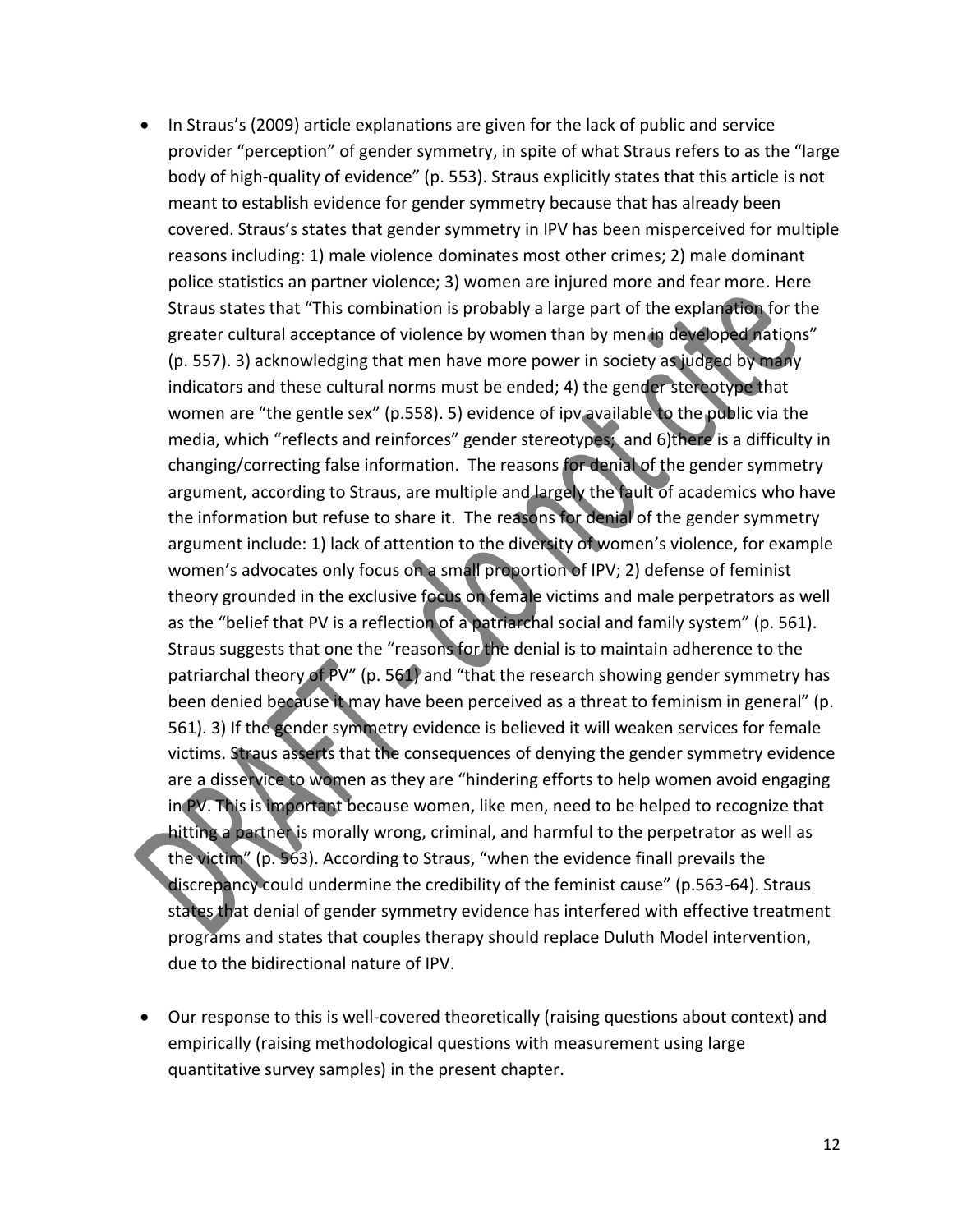- Hines and Douglas (2009) state that the purpose of their article is to summarize a range of estimates of women's IPV against men in a manner which will move "beyond arguments over who perpetuates the most IPV and who suffers the most" (p. 582). The estimates used to make the authors' points are grounded in decontextualized research by Gelles (1974) and Straus (1995), among others. The authors assert that "IPV by women against men, like other forms of family violence, can be considered a significant health and mental health problem in this country (p. 573)." They discuss the consequences of women's violence against men which include PTSD, alcohol and substance abuse. Their assertion is followed with the statement that "a strict feminist viewpoint has hampered the ability of women who use IPV and men who sustain it to seek and get help from the social service and criminal justice systems. It has also hampered our ability to develop programs that can address the issue (p. 573)." The authors blame the Duluth Model for perpetuating the idea that "women do not and would not use IPV against men because IPV is an issue of power and control of which only men in a system of patriarchy are capable (p. 576).
- We believe the authors' statement ignores the gendered differences in motivation, intent, and impact of the majority of IPV used by women and men in their relationships. Women are obviously capable of violence and do use violence to navigate their relationships. Hines and Douglas' (2009) work ignores these nuances.
- It is irresponsible scholarship not to include and directly address studies that challenge one's own methodology and conceptualizations. In the body of research that challenges positions taken by Straus, Hines and Douglas, and similar scholars, the gender symmetry research is explored and critiqued – and refuted by the qualitative research that incorporates a contextual examination of the gendered use of force in intimate relationships ; this kind of inquiry (contextual) is not part of the scholars espousing gender symmetry (they simply ignore or exclude studies that challenge them or raise conflicting conclusions).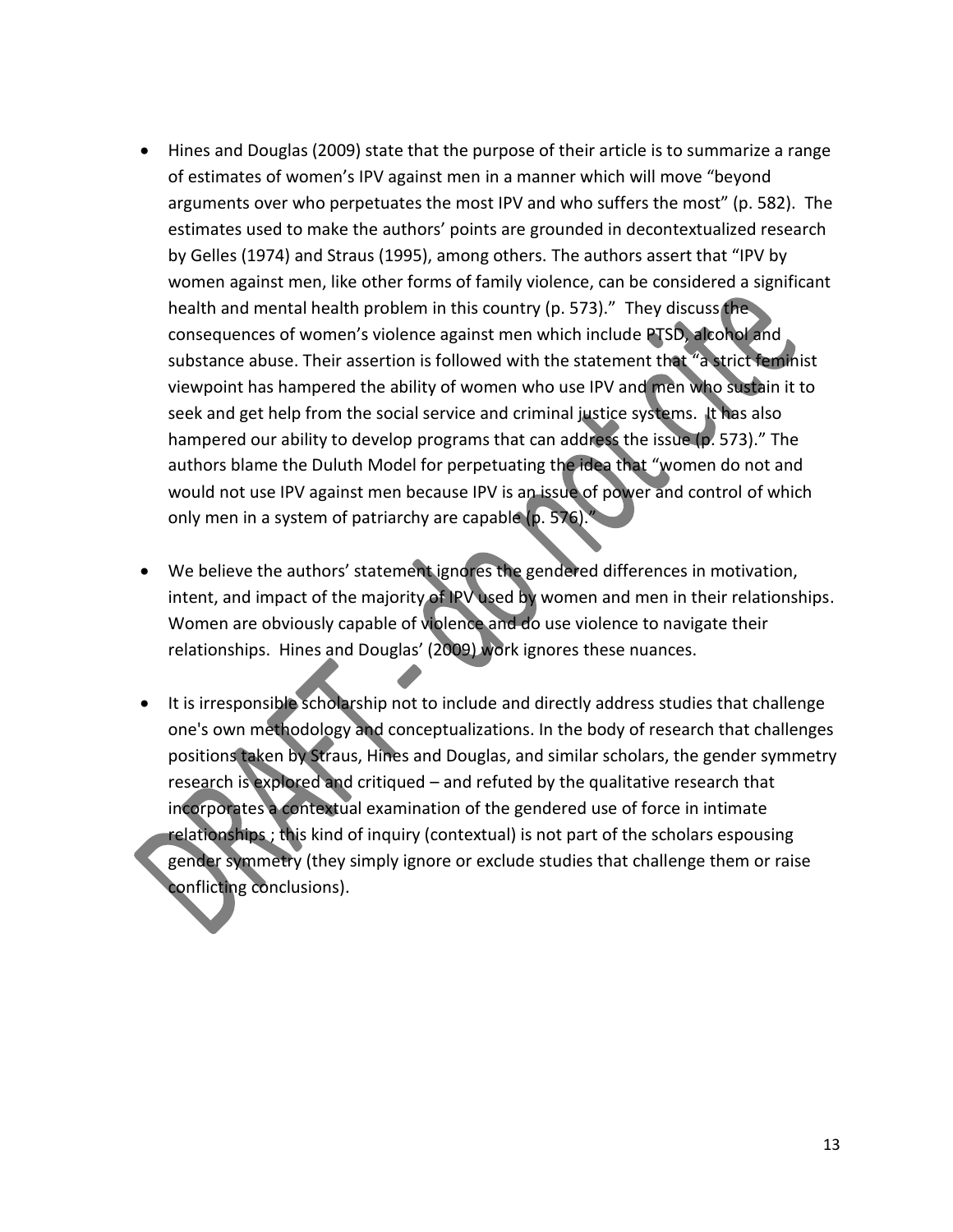#### **Women Who Have Used Force: Emerging Issues from Arrest to Intervention**

- In contrast to men who batter, women who have used force in their intimate heterosexual relationships typically take complete responsibility for their actions at the time of the incident while men who batter typically minimize, deny and blame women for the violence.
- When the police arrive she is often crying, detailing her abusive actions, and asking how she can help him. He is often calm, quiet and apologetic to the police. She is often reluctant to tell her survivorship story because she sees her partner as having ultimate power and simply wants the police to calm him down.
- Police, focused on identifying the "primary" or "dominant" aggressor, are eager to make an arrest. Given her presentation, she is much more likely to be arrested.
- In court women often detail the actions they used against their partner and are discouraged from taking the case to trial, pointing out they do not have enough money to endure what could be a lengthy process. Instead, attorneys often encourage women to plead "no contest." From the women's perspective at the time this makes complete sense as she wants to get back to her children and is eager to tell what she did during the incident. She is often not informed, however, that pleading no contest will result in a domestic violence charge.
- A gender-responsive (Bloom, Owen, and Covington, 2004), contextual approach to probation and parole is critically important to positive outcomes for women (Morash, 2010).
- In many states women who are charged with domestic violence lose jobs that are contingent upon state licensure (such as as child care providers, cosmetologists, doctors, social workers, nurses) as well as lose their public housing and financial aid (Bible and Osthoff, 1998; Worcester, 2002). Native women may be prevented from returning to their reservation while immigrant woman be and often are deported. Renzetti (1999) notes that these collateral consequences are examples of widespread gendered injustice and Pence (2012) frames this as a human rights issue which demands our attention.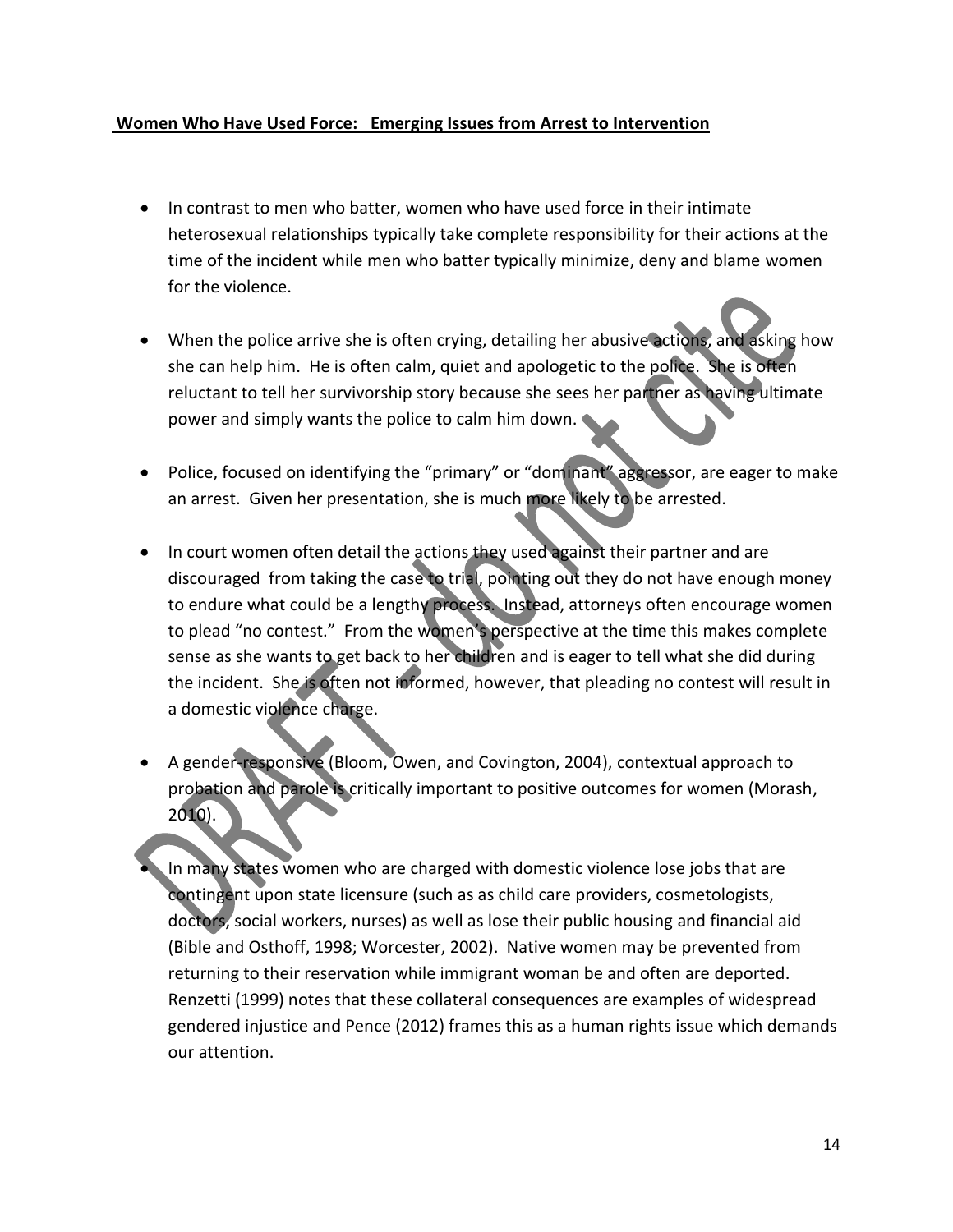- Many battered women continue to be arrested and court-ordered to batterer intervention programs as "primary" or "predominant" aggressors despite having used force in response to the violence perpetrated against them (Hamberger and Potente, 1994; Gardner, 2007).
- Service providers are often ill-equipped to offer effective intervention and services.
- Intervention providers across the nation continue to put women in groups designed for men who batter and/or with men in the same treatment/intervention group. This is revictimizing and ineffective. By using a "one size fits all" (Miller, Gregory, and Iovanni, 2005) approach practitioners may actually be exacerbating the problem.
- Many women are also court-ordered to "anger management" groups where they are taught to control their anger rather than address the gendered-power and control dynamics of intimate partner violence; possible survivorship issues; focus on the complex dynamics of IPV; and explore viable alternatives to using force. As a result, the women waste their time and resources on services that do not address their true needs and may be revictimized in the process.
- Many domestic violence programs have little awareness of the importance context has when addressing the women's motivation, intent, and impact of their use of force in an intervention setting.
- There are multiple ethical issues surrounding court-ordered programming for female survivors of intimate partner violence who have used force (Dasgupta, 2002; Gardner, 2007). According to Dasgupta (2002, p. 1368), identifying the women as batterers and "resocializing them to be nonviolent through education classes that are similar to men's programs seems illogical and inappropriate."

# Curricula:

House (n.d.) created the first "guide book" for addressing women's use of force. Her work has been an essential resource for antiviolence practitioners around the nation and has been widely distributed free of charged by the National Clearinghouse for the Defense of Battered Women. Many programs continue to use her work as a framework for violence intervention with women.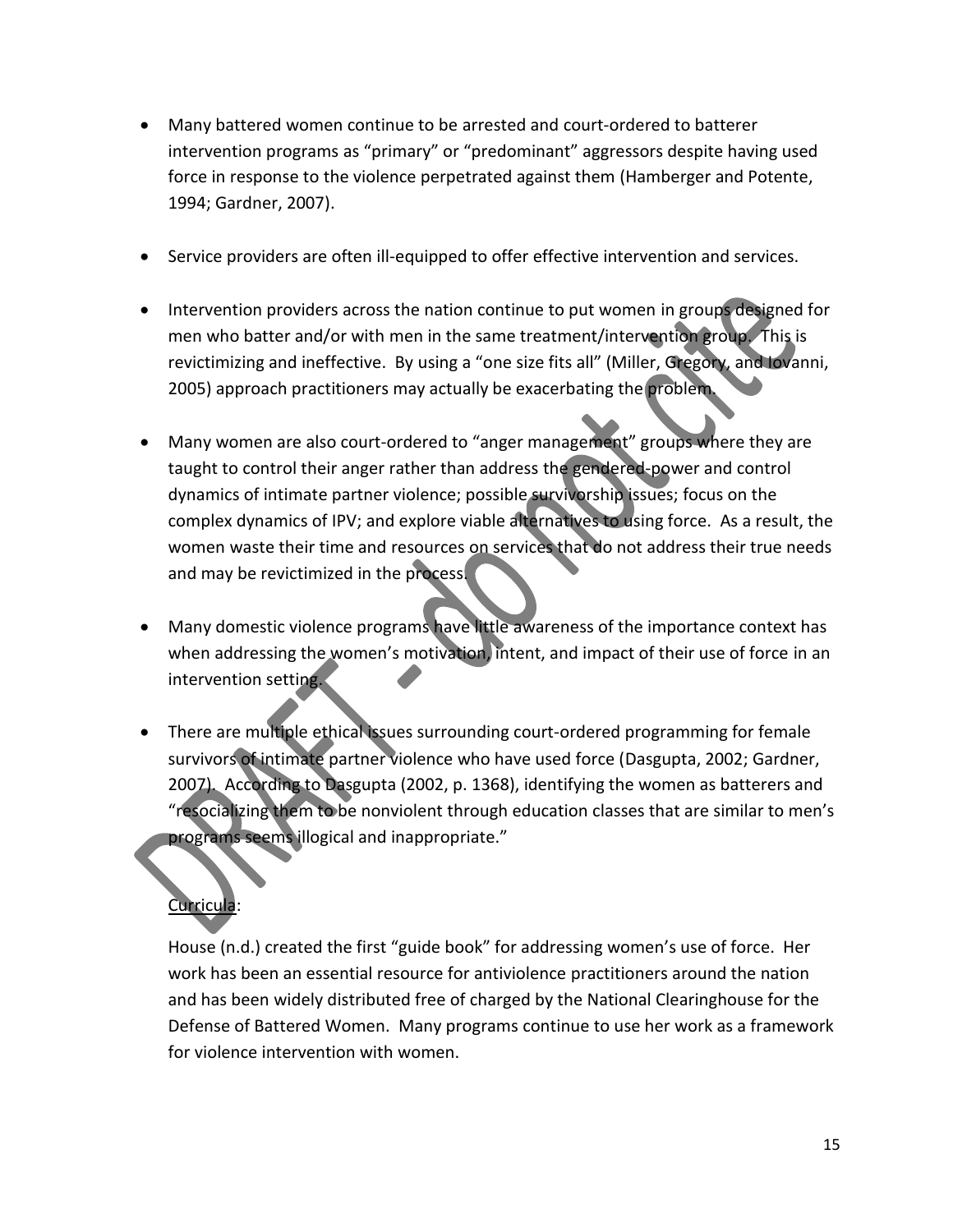Current curricula used in intervention with women who have perpetrated domestic violence:

- 1) Meridians (Larance, Cape, and Garvin, 2012)
- 2) Turning Points (Pence, Connelly, and Scaia, 2011)
- 3) Vista (Larance, Hoffman, and Shivas, 2009)
- 4) Women Who Abuse in Intimate Relationships (Hamlett, 1998)
- An informal survey of 307 W-Catch22 Listserv members highlighted the following intervention trends among service providers working with women who have used force:

1) modifying extant men's BIP curriculum for use in the program serving women who have used force;

2) focusing solely on a particular published curriculum noted above;

3) creating a separate, in-house curriculum that meets the program's and agency's needs; and

4) integrating all of the above.

Couples Therapy vs. Group Work

#### Outcome Evaluations:

Very few of the programs utilize formal outcome evaluations. One program uses a preand post-test format as well as quarterly service participant evaluations to monitor effectiveness as well s changes in perception and behavior. Some programs utilized a satisfaction survey at program completion to capture service participant perspectives.

### Upcoming Challenges:

In an effort to more closely standardize and supervise batterer intervention programs (BIPs) that serve men who abuse their partners, most states have implemented standards for programs providing intervention to service participants (Kernsmith and Kernsmith, 2009). An issue for many states is how to implement standards for programs serving women who have used force. This is particularly challenging, and potentially problematic, due to a lack of understanding among CJS, police, advocates, practitioners, etc. of the dynamics of women's use of force and effective intervention. States struggle with the issue, utilizing a variety of approaches. For example, Section 4.2 of Michigan's intervention standards state, "*This document refers to batterers who are male,*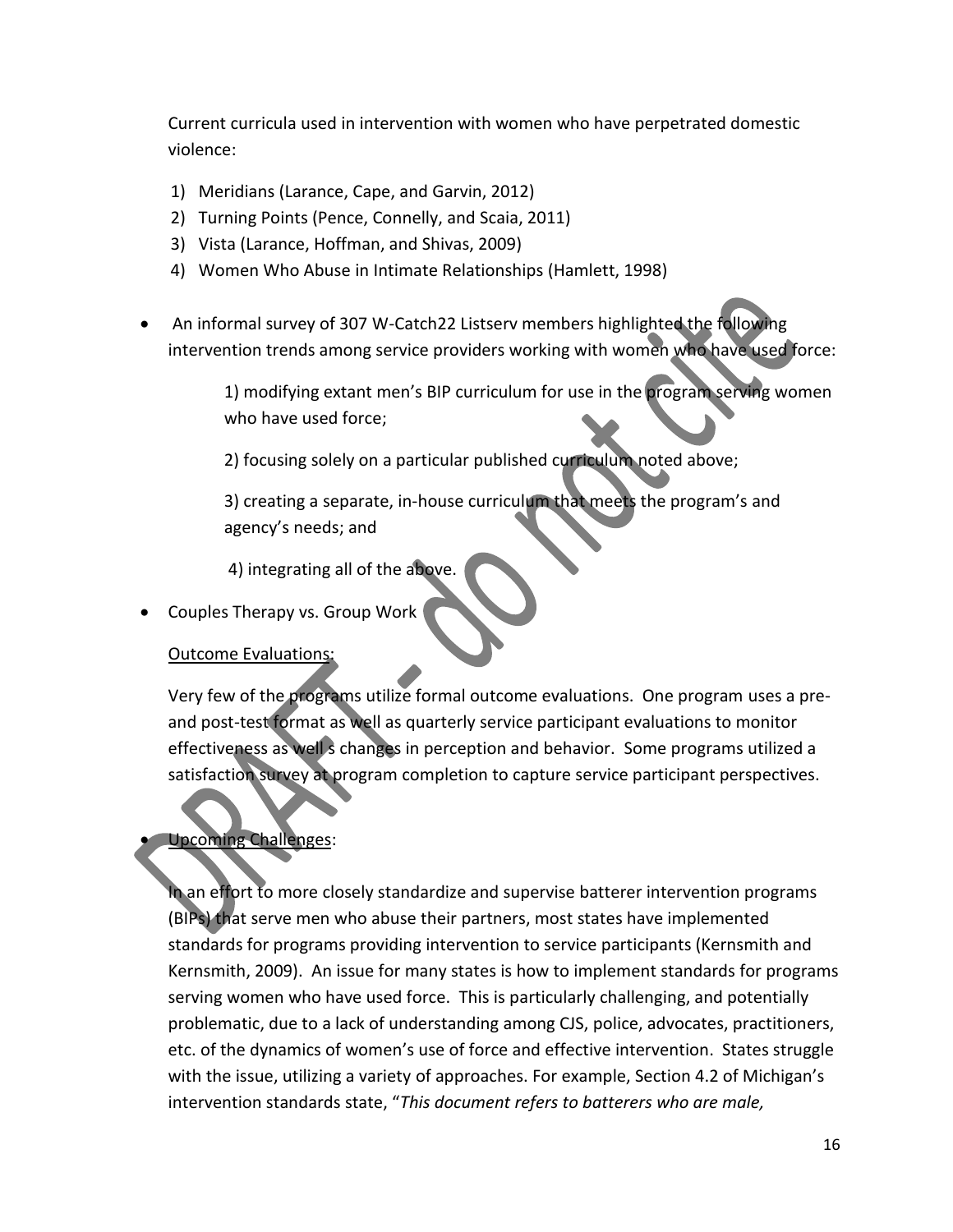*reflecting the predominant pattern of domestic violence. Most men are not batterers, but most batterers are men. Female battering towards males occurs, as does battering in lesbian and gay relationships, but until more is known about appropriate intervention in such relationships, these standards will apply to a [Batterer Intervention Program] for men who batter."* (Batterer Intervention Standards for the State of Michigan, 1998 Retrieved April 14, 2014 from [http://biscmi.org/other\\_resources/state\\_standards.html](http://biscmi.org/other_resources/state_standards.html)

#### **References**



Anderson, K.L. (2009). Gendering coercive control. *Violence Against Women, 14(12)*, 1444- 1457.

Ballan, M.S. and Freyer, M.B. (2012). Self-defense among women with disabilities: an unexplored domain in domestic violence cases. *Violence Against Women*, *18(9)*,1083-1107.

Batterer Intervention Standards for the State of Michigan (1998). Governor's Taskforce on Batterer Intervention Standards: Domestic Violence Prevention and Treatment Board. Domestic Violence Prevention and Treatment Board: Lansing, Michigan. Retrieved from: [http://www.biscmi.org/aboutus/docs/michigan\\_standards\\_final.html](http://www.biscmi.org/aboutus/docs/michigan_standards_final.html)

Berns, N. 2004. *Framing the victim: Domestic violence, media, and social problems*. New York: Aldine de Gruyter.

Bible, A. and Osthoff, S. (1998). Women battered women are charged with assault. *Double-Time: Newsletter of the National Clearinghouse for the Defense of Battered Women, 6(1/2),* 8- 10.

Bloom, B., Owen, B. and Covington, S. (2004). Women offenders and the gendered effects of public policy. *Review of Policy Research*, 21(1): 31-48.

Bohme, C. Brandt, D., & Hartnett, H. 2002. Domestic violence law reforms: Reactions from the tranches. *Journal of Sociology and Social Welfare*, 29, 71-87.

Bronfenbrenner, U. (1977). Toward an experimental ecology of human development*. American Psychologist*, *32(7)*, 513-531.

Bui, H.N., and Morash, M. (1999). Domestic violence in the Vietnamese immigrant community: An exploratory study. *Violence Against Women, 5,*769-795.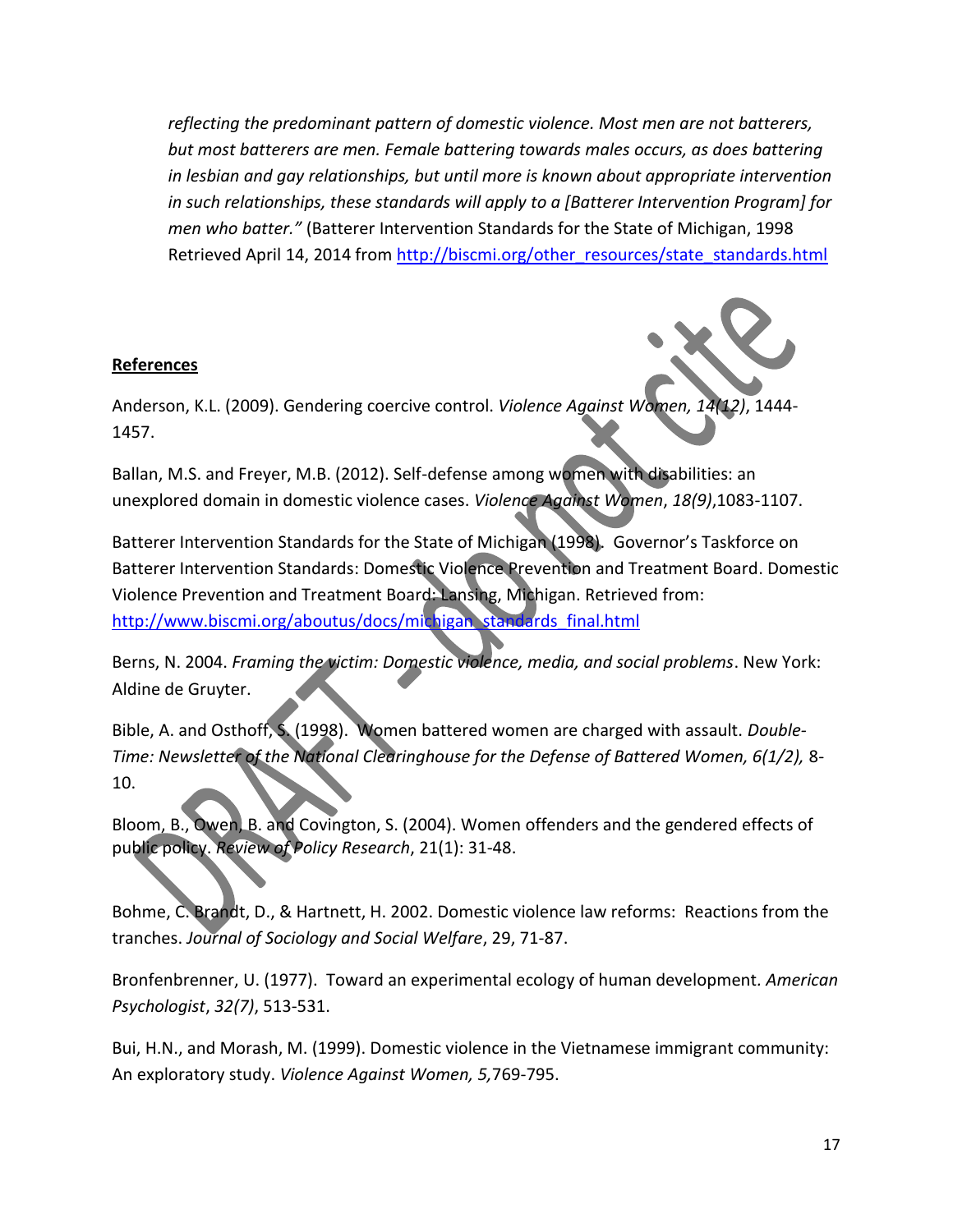Buzawa, E.S. and Buzawa, C.G. 2003. *Domestic violence: The criminal justice response* (3rd ed.). Thousand Oaks, CA: Sage.

Center for Court Innovation, Office of Violence Against Women Webinar Series: A Community's Experience Addressing the Complexity of Women's Use of Force in Their Intimate Heterosexual Relationships, presenters: Lisa Young Larance, Domestic Violence Intervention Services Coordinator, The Honorable Elizabeth Pollard Hines, Chief Judge, 15<sup>th</sup> District Court and Brant Funkhouser, Former Director of Model Cities Legal Services. September 18, 2013. <https://courtinnovation.ilinc.com/>

Crager, M., Cousin, M., & Hardy, T. 2003 Victim-defendants: An emerging challenge in responding to domestic violence in Seattle and the King County region. Minnesota Center Against Violence and Abuse.

http:/www.mincaca.umn.edu/documents/victimdefendant/victimdefendant.html#d43028

Crenshaw, K. (1991). Mapping the margins: Intersectionality, identity politics, and violence against women of color. *Stanford Law Review, 43(6),* 1251-1299

Dasgupta, S.D. (1999). Just like men? A critical view of violence by women. In M.F. Shepard & E.L. Pence (eds.), *Coordinating community response to domestic violence: Lessons from Duluth and beyond*, Thousand Oaks, CA: Sage Publications, 195-222.

Dasgupta, S. D. (2002). A framework for understanding women's use of nonlethal violence in intimate heterosexual relationships. *Violence Against Women, 8(11),* 1364-1389.

Dasgupta, S.D. (2007). Exploring South Asian battered women's use of force in intimate relationships. Manavi Occasional Paper No. 1, pp.1-24. <http://www.manavi.org/documents/OccasionalPaper1.pdf>

DeJong, C., Burgess-Proctor, A., & Elis, L. 2008. Police officer perceptions of partner violence: An analysis of observational data. *Violence and Victims*, 23, 683-696.

Dichter, M.E. 2013. "They arrested me- and I was the victim": Women's experiences with getting arrested in the context of domestic violence. *Women & Criminal Justice*, 23:81-98.

Dragiewicz, M. (2011). Equality with a Vengeance: Men's Rights Groups, Battered Women and Antifeminist Backlash. Lebanon, NH: University Press of New England.

Dragiewicz, M. and DeKeseredy, W.S. (2012). Claims about women's use of non-fatal force in intimate relationships: a contextual review of Canadian research. *Violence Against Women, 18(9),* 1008-1026.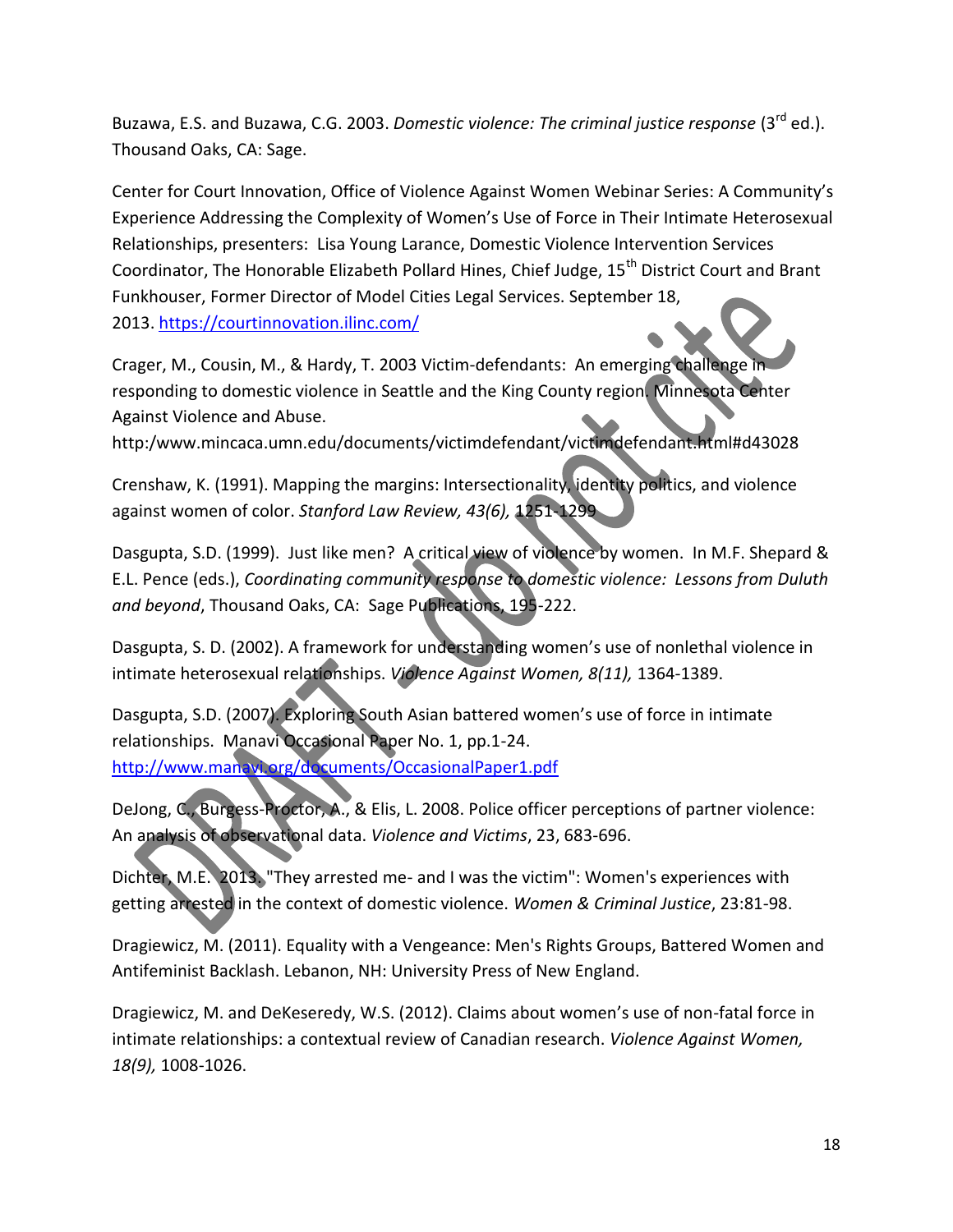Conradi, L. and Geffner, R. (2009). Introduction to part I of the special issue on female offenders in intimate partner violence. *Journal of Aggression, Maltreatment, & Trauma,* 18(6)547-551.

Creek, S.J. and Dunn, J.L. 2011. Rethinking gender and violence: Agency, heterogeneity, and intersectionality. *Sociology Compass*, 5(5), 311-322.

Dunn, J. 2008. Accounting for victimization: Social constructionist perspectives. *Sociological Compass*, 2, 1601-1620.

Ferraro, K.J. and Pope, L. (1993). Irreconcilable differences: Police, battered women, and the law. pp. 96-126 in N.Z. Hilton, ed., *The Legal Response to Battering*. Newbury Park, CA: Sage.

Finn, M.A. and Bettis, P. 2006. Punitive action or gentle persuasion: Exploring police officers' justifications for using dual arrest in domestic violence cases. *Violence Against Women*, 12, 268- 287.

Flinck, A. and Paavilainen, E. (2010) Women's experience of their violent behavior in an intimate partner relationship." *Qualitative Health Research*. 20(3), 306-318.

Frye, B. Haviland, M., and Rajah, V. 2007. Dual arrest and other unintended consequences of mandatory arrest in New York City: A brief. *Journal of Family Violence*, 22, 397-405.

Gardner, D. (2007). Victim-defendants in mandated treatment: An ethical quandary, *Journal of Aggression, Maltreatment & Trauma, 15:3-4*, 75-93.

Garfield, G. (1991). *Constructing boundaries: Defining violence against women*. Unpublished manuscript.

Gelles, R.J. (1974). *A violent home: A study of physical aggression between husbands and wives*. Beverly Hills, CA: Sage.

Gilfus, M. (1999). The price of the ticket: A survivor-centered appraisal of trauma theory, V*iolence Against Women, 5:1238*, 1238-1257.

Gondolf, E. (2012). Physical threats of female partners against male batterer program participants, *Violence Against Women: Special Issue*, *18(9),* 1027-1044.

Goodmark, L. (2008). When is a battered woman not a battered woman? When she fights back. *Yale Journal of Law and Feminism, 20(75),* 75-129.

Hamberger, L.K. (1997). Female offenders in domestic violence: A look at actions in their contexts. *Journal of Aggression, Maltreatment, & Trauma, 1, 117-129.*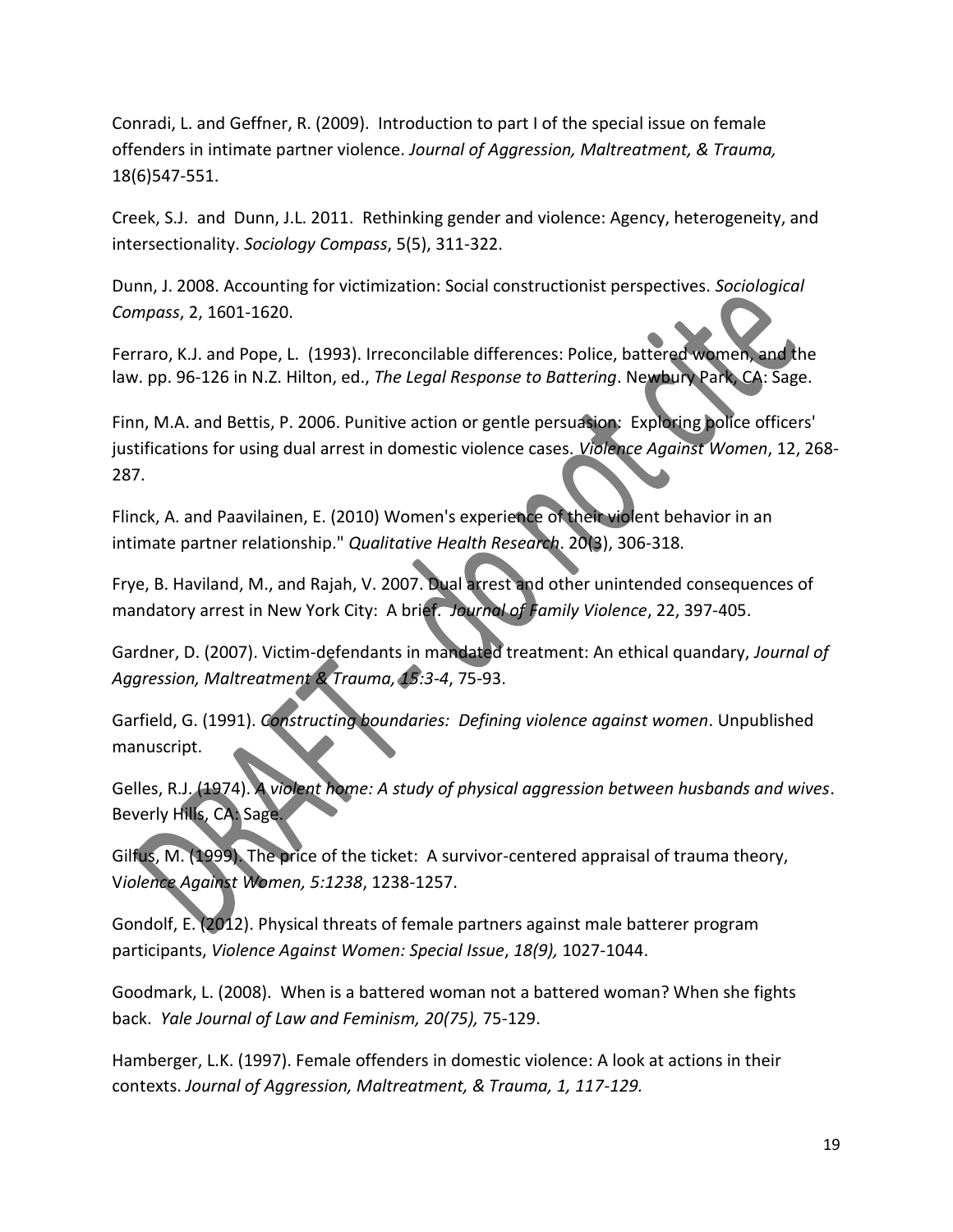Hamberger, L.K., Lohr, J.M., Bonge, D., & Tolin, D.E. (1997). An empirical classification of motivations for domestic violence. *Violence Against Women, 3, 401-423.*

Hamberger, L.K. and Potente, T. (1994) Counseling heterosexual women arrested for domestic violence: Who presents the greater threat? *Journal of Family Violence, 19(2),* 69-80.

Hamlet, N. (1998). *Women who abuse in intimate relationships*. Domestic Abuse Project: Minneapolis, MN

Hester, M. (2012). Portrayal of women as intimate partner domestic violence perpetrators. *Violence Against Women: Special Issue*, *18(9),* 1067-1082.

Hines, D. A. and Douglas E.M. (2009). Women's use of intimate partner violence against men: Prevalence, implications, and consequences, *Journal of Aggression, Maltreatment & Trauma, 18(6),* 572-586.

House, E. (n.d.). When women use force: An advocacy guide to understanding this issue and conducting an assessment with individuals who have used force to determine their eligibility for services form a domestic violence agency. Ann Arbor, MI: Domestic Violence Project/SAFE House. Retrieved from [http://csswashtenaw.org/wp](http://csswashtenaw.org/wp-content/uploads/2014/01/wwuferinhouse.pdf)[content/uploads/2014/01/wwuferinhouse.pdf](http://csswashtenaw.org/wp-content/uploads/2014/01/wwuferinhouse.pdf)

Johnson, Michael, P., Leone, J.M. and Xu, Y. (2014). Intimate terrorism and situational couple violence in general surveys: Ex-spouses required. *Violence Against Women*. 20(2): 186-207.

Kantor, G.K. and Little, L. (2003). Defining the boundaries of child neglect: When does domestic violence equate with parental failure to protect? *Journal of Interpersonal Violence*. 18:338-355.

Kernsmith, P. and Kernsmith, R. (2009). [Treating female perpetrators: State standards for](javascript:void(0);/*1259411551928*/)  [batterer intervention services.](javascript:void(0);/*1259411551928*/) *Social* Work*, 54(4),* 341-350.

Lamb, S. 1999. Constructing the victim: Popular images and lasting labels. In S. Lamb (ed.), *New versions of victims: Feminists struggle with the concept*, (pp. 108-138). New York: New York University Press.

Larance, L.Y. (2012). Commentary on Wilson, Woods, Emerson and Donenberg: The necessity for practitioner vigilance in assessing the full context of an individual's life experiences. *Psychology of Violence: Special Issue on Interconnections Among Different Types of Violence, 2(2),* 208-210.

Larance, L.Y. (Winter 2007). When she hits him: Why the institutional response deserves reconsideration. *Violence Against Women Newsletter: Prosecuting Attorney's Association of Michigan*. Volume 5, Issue 4, 11-19.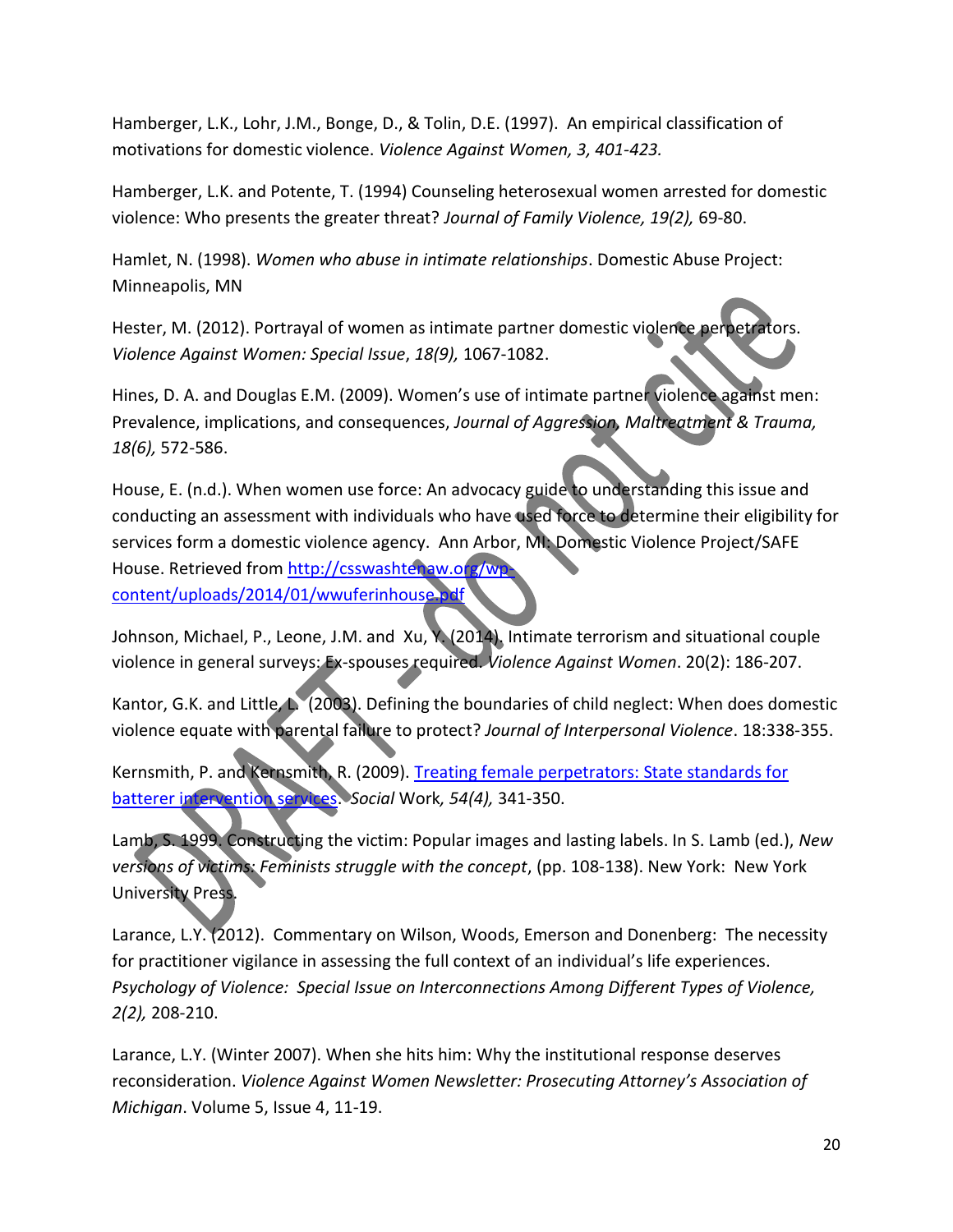Larance, L.Y. (2006). Serving women who use force in their intimate heterosexual relationships: An extended view. *Violence Against Women*, Volume 12, Number 7, 622-640.

Larance, L.Y., Cape, J.K., and Garvin, D.J.H. (September 2012). *Meridians for Incarcerated Women*: *Facilitator Manual*. Catholic Social Services of Washtenaw County, Ann Arbor, MI.

Larance, L.Y., Cape, J.K., and Garvin, D.J.H. (September 2012). *Meridians for Incarcerated Women*: *Participant Guide*. Catholic Social Services of Washtenaw County, Ann Arbor, MI.

Larance, L.Y. and Das Dasgupta, S., guest editors (2012). Contemporary issues regarding battered women's use of nonfatal force in their intimate heterosexual relationships. *Violence Against Women: Special Issue, 18(9).*

Larance, L.Y. and Das Dasgupta, S., (2012). Guest editors' introduction. *Violence Against Women: Special Issue*, *18(9),* 1004-1007.

Larance, L.Y., Hoffman, A., and Shivas, J. B. (2009). *VISTA Program Curriculum: An Extended View of Serving Women Who Use Force*. Jersey Center for Nonviolence Publication: Morristown, NJ[. http://www.jbws.org/publications.html](http://www.jbws.org/publications.html)

Larance, L.Y. and Miller, S.D. (Forthcoming). Finding the Middle Ground: Re-imagining Responses to Women's Use of Force. University of Miami Law Review Special Issue: CONVERGE! Conference Contributions.

Larance, L.Y. and Rousson, A. (Forthcoming). Facilitating change: A process of renewal for women who have used force in their intimate heterosexual relationships, *Violence Against Women*.

Leisenring, Amy. 2011. "Whoa! They could've arrested *me*!": Unsuccessful identity claims of women during police response to intimate partner violence. *Qualitative Sociology*, 34:353-370.

Loseke, D.R. 1992. *The battered women and shelters: The social construction of wife abuse*. Albany, NY: SUNY.

Miller, S. L. (2001). The paradox of women arrested for domestic violence: Criminal justice professionals and service providers respond. *Violence Against Women, 7(12),* 1339-1376.

Miller, S. L. (2005). *Victims as offenders: The Paradox of Women's use of violence in relationships*. New Brunswick, NJ: Rutgers University Press.

Miller, S.L., Gregory, C., and Iovanni, L. (2005). One size fits all? A gender-neutral approach to a gender-specific problem: Contrasting batterer treatment programs for male and female offenders. *Criminal Justice Review, 16(3),* 336-359.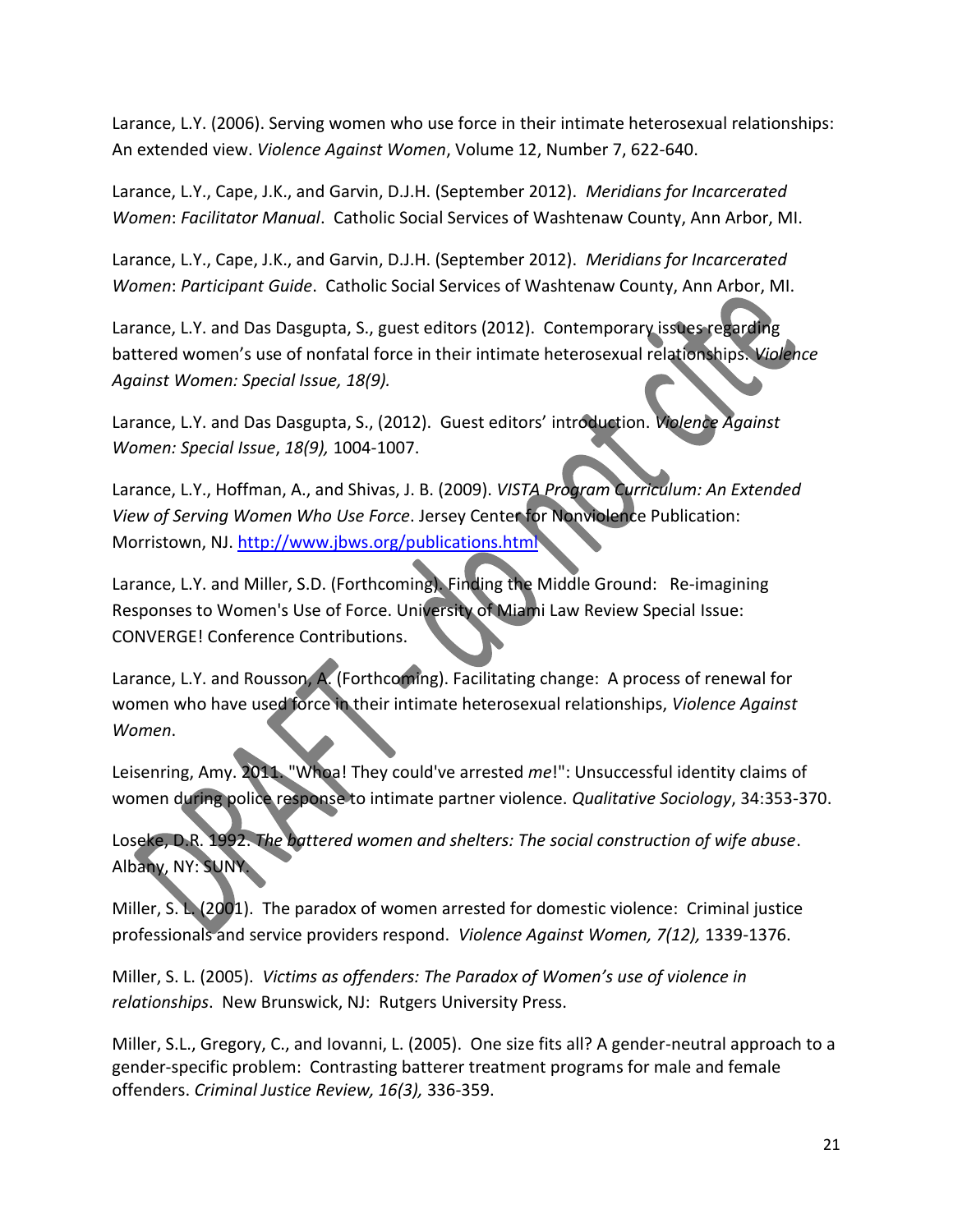Miller, S. L. and Meloy, M. L. (2006). Women's use of force: voices of women arrested for domestic violence. *Violence Against Women, 12(1),* pp. 89-115.

Morash, M. (2010). *Women on probation and parole: A feminist critique of community programs and services*. Boston, MA: Northeastern University Press.

Muftic, L. R., Bouffard, J.A. and Bouffard, L.A. 2007. An exploratory study of women arrested for intimate partner violence: Violence women or violent resistance? *Journal of Interpersonal Violence*, 22, 753-774.

O'Dell, A. (2007). Why do police arrest victims of domestic violence: The need for comprehensive training and investigative protocols. *Journal of Aggression, Maltreatment & Trauma*, 15: 53-73.

Osthoff, S. (2002). But Gertrude, I beg to differ, a hit is not a hit is not a hit. *Violence Against Women*, 8, 1521-1544.

Pence, E. (2012). Forward. *Violence Against Women: Special Issue*, *18(9), 1000-1003.*

Pence, E. and Paymar, M. (1983). *Education groups for men who batter: The Duluth Model*. New York: Springer.

Pence, E., Connelly, L., and Scaia, M. (2011). *Turning Points: A Nonviolence Curriculum for Women*. Grand Rapids, MN.

Pollack, S., Battaglia, M., and Allspasch, A. (2005). *Women charged with domestic violence in Toronto: The unintended consequences of mandatory charge policies.* Toronto, Ontario, Canada: Woman Abuse Council of Toronto.

Potter, H. (2008). Battle cries: Black women and intimate partner violence. New York: New York University Press.

Rajan, M. and McCloskey, K.A. (2007). Victims of intimate partner violence: Arrest rates across recent studies. *Journal of Aggression, Maltreatment & Trauma*, 15 (3/4), 27-52).

Richie, B.E. (1995). *Compelled to crime: The gender entrapment of battered black* women. New York: Routledge.

Richie, B.E. (2012). *Arrested justice: Black women, violence, and America's prison nation*. New York, New York: University Press.

Renzetti, C. (1999). The challenge to feminism posed by women's use of violence in intimate relationships. In S. Lamb (Ed.), *New visions of victims: Feminists struggle with the concept* (pp. 42-56). New York: New York University Press.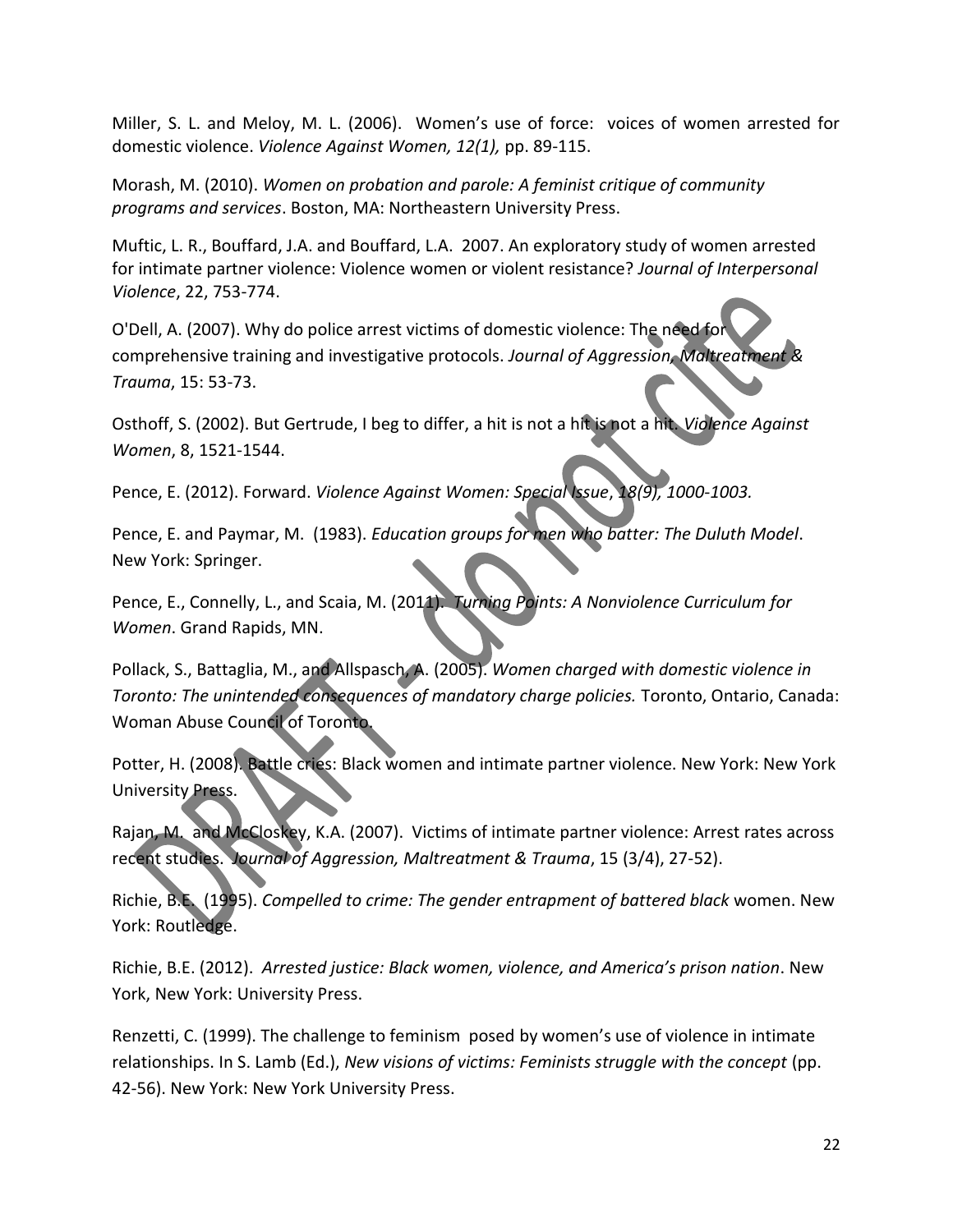Ristock, J. (2002). *No more secrets: Violence in lesbian relationships*. New York: Routledge.

Ritmeester, T. and Pence, E. (1992). A cynical twist of fate: how processes of ruling in the criminal justice system and the social science impede justice for battered women. *Southern California Review of Law and Women's Studies,* (2)1, 255-292.

Roy, D. (2012). South Asian battered women's use of force against intimate male partners: a practice note, *Violence Against Women, 18(9),* 1108-1118.

Sherman, L.W. and Berk, R. A. (1984). The specific deterrent effects of arrest for domestic assault. *American Sociological Review* 49(2), 261-272.

Sherman, L.W. (1992). *Policing domestic violence: Experiments and Dilemmas*. New York, NY: Free Press.

Smith, P.H., Smith, J.B., and Earp, J.L. 1999. Beyond the measurement trap: A reconstructed conceptualization of woman battering. Psychology of Women Quarterly, 23:177-193.

Sokoloff, N.J. (Ed.). 2005. *Domestic violence at the margins: Readings on race, class, gender, and culture*. New Brunswick, NJ: Rutgers University Press.

Sokoloff, N.J. and DuPont, I. 2005. Domestic violence at the intersections of race, class, and gender: Challenges and contributions to understanding violence against marginalized women in diverse communities. *Violence Against Women*, 11(1): 38-64.

Stalans, L.J. and Finn, M.A. 1995. How novice and experienced officers interpret wife assaults: Normative and efficiency frames. *Law and Society Review*, 29, 287-321.

2006. Public's and police officers' interpretation and handling of domestic violence cases: Divergent realities. *Journal of Interpersonal Violence*, 21, 1129-1155.

Stark, E. (2007). *Coercive control: The entrapment of women in personal life*. New York, New York: Oxford University Press.

Straus, M.L. (1995). Trends in cultural norms and rates of partner violence: An update to 1992. In National Council on Family Relations (Series Ed.) & S. Stith & M.A. Straus (Vol. Eds.), *Families in Focus, Vol.2. Understanding partner violence: Prevalence, causes, consequences, and solutions* (pp. 30-33). Minneapolis, MN: National Council on Family Relations.

Straus, M.L. (2009). Why the overwhelming evidence on partner physical violence by women has not been perceived and is often denied. *Journal of Aggression, Maltreatment & Trauma*, 18(6), 552-571.